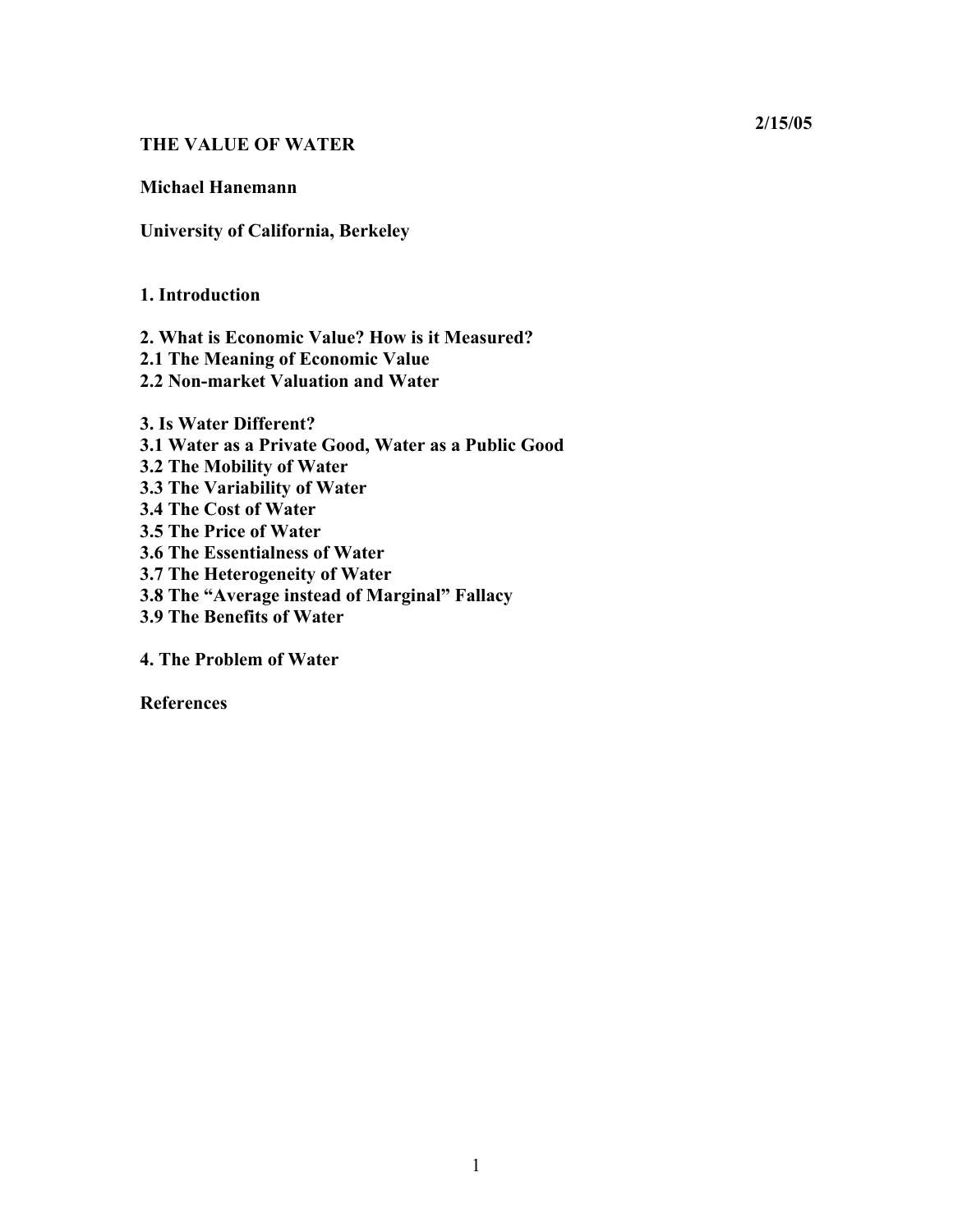#### **1. Introduction**

 There is a widespread perception among water professionals today of a crisis in water resources management. Water resources are poorly managed in many parts of the world, and many people – especially the poor – lack access to adequate water supply and sanitation. Moreover, this is not a new problem – it has been recognized for a long time, yet the efforts to solve it over the past three or four decades have been disappointing, accomplishing far less than had been expected. In addition, in some circles there is a feeling that economics may be part of the problem. There is a sense that economic concepts are inadequate to the task at hand, a feeling that water has value in ways that economics fails to account for, and a concern that this could impede the formulation of effective approaches for solving the water crisis.

My own personal assessment is that the situation is somewhat more complex than critics suggest. On the one hand, as environmental economics has evolved over the past forty years, it has developed a conceptual toolkit that I think is well suited for dealing with many of the issues of water supply and water resource management. On the other had, economists sometimes slip into older ways of thinking and characterize economic value in terms that are inadequate or misleading. Moreover, even among economists there is an inadequate appreciation of the complexities of water as an economic commodity; these render it distinctive from other commodities and they contribute to the explanation of the current crisis in water.

This paper examines the economic concept of value and some related notions as they apply to water, at least partly in light of these concerns. It consists of two main sections. Section 2 reviews the economic concept of value, explains how it is measured, and discusses how this has been applied to water in various ways. Section 3 takes on the debate regarding whether or not water can or should be treated as an economic commodity, and discusses the ways in which water is the same or different as other commodities. The paper ends with a few concluding observations in Section 4.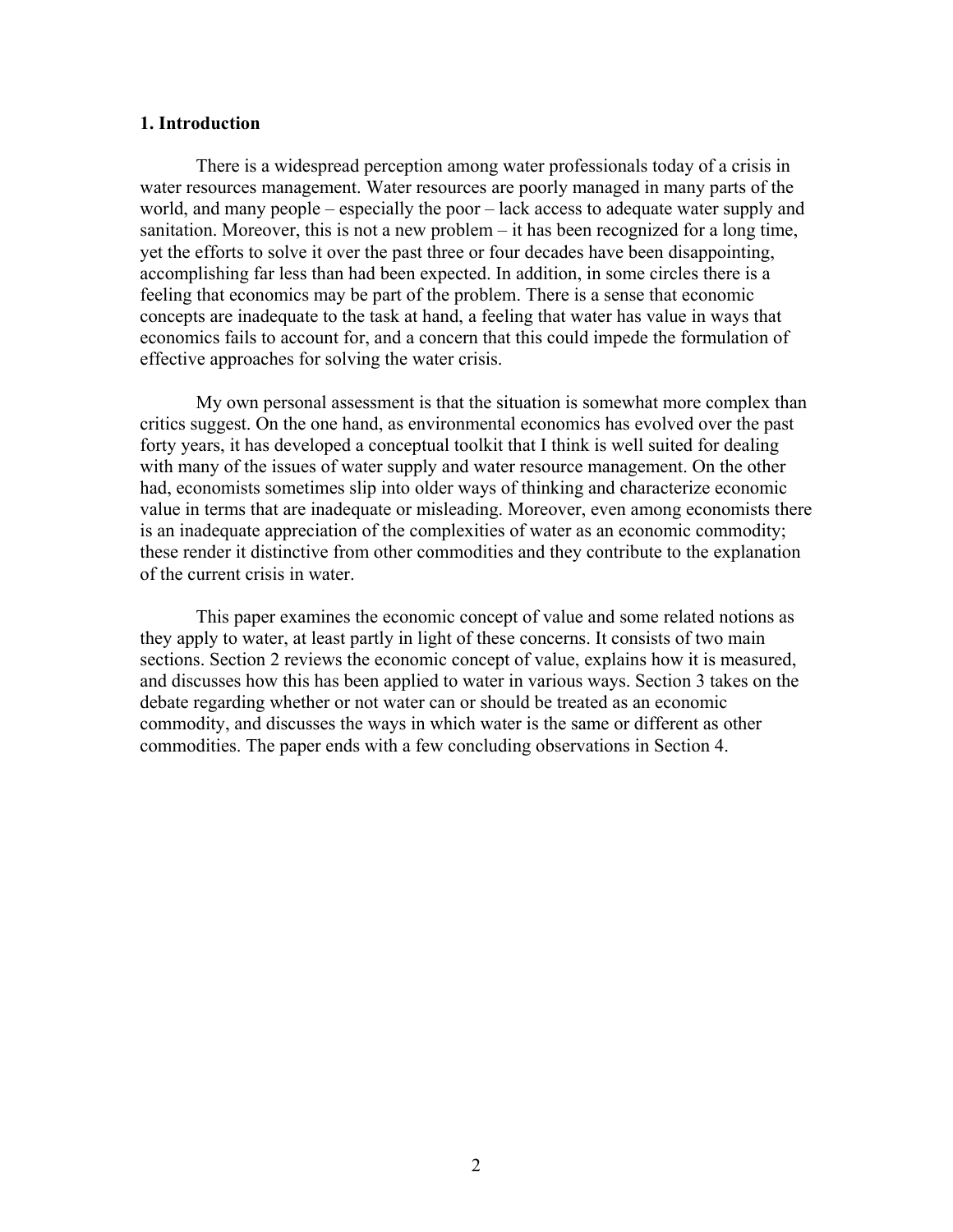### **2. What is Economic Value? How is it Measured?**

 Is economic value measured by market price? If an item has a price of \$x, is this also the amount of its economic value? Most people assume the answer is yes, and economists sometimes also make this statement. For example, the following passage equates the economic value of water with its market price:

"Water has economic value only when its supply is scarce relative to demand. Whenever water is available in unlimited supply, it is free in the economic sense. Scarce water takes on economic value because many users compete for its use. In a market system, economic values of water, defined by its price, serve as a guide to allocate water among alternative uses, potentially directing water and its complementary resources into uses in which they yield the greatest total economic return." $\frac{1}{1}$ 

If it were true that economic value is measured by market price, this would imply that only marketed commodities can have an economic value. Items that are not sold in a market – including the natural environment, and public goods generally – would have no economic value. If this were so, economic value would indeed be a narrow concept and at variance with many people's intuitive sense of what is valuable.

In fact, however, economic value *is* different than price. Price does not in general measure economic value, and items with no market price can still have a positive economic value.

This was first pointed out by Dupuit (1844) and Marshall (1879). But, as explained below, it took until the 1970s for this to become well accepted within modern economics. It was around this time that operational procedures became available to measure economic value separately from price; and it was around this time that nonmarket valuation emerged as a field in economics. It so happens that water as a commodity played a role in these developments, both clarifying the economic concept of value and developing operational procedures for measuring it.

# **2.1 The Meaning of Economic Value**

 The distinction between market price and economic value was famously noted by Adam Smith in a passage in the *Wealth of Nations* describing the paradox of water and diamonds:

The word Value, it is to be observed, has two different meanings, and sometimes expresses the utility of some particular object, and sometimes the power of purchasing other goods which the possession of that object conveys. The one may be called 'value in use'; the other, 'value in exchange'. The things which have the greatest value in use have frequently little or no value in exchange; and, on the

<u>.</u>

<sup>&</sup>lt;sup>1</sup> Ward and Michelsen (2002)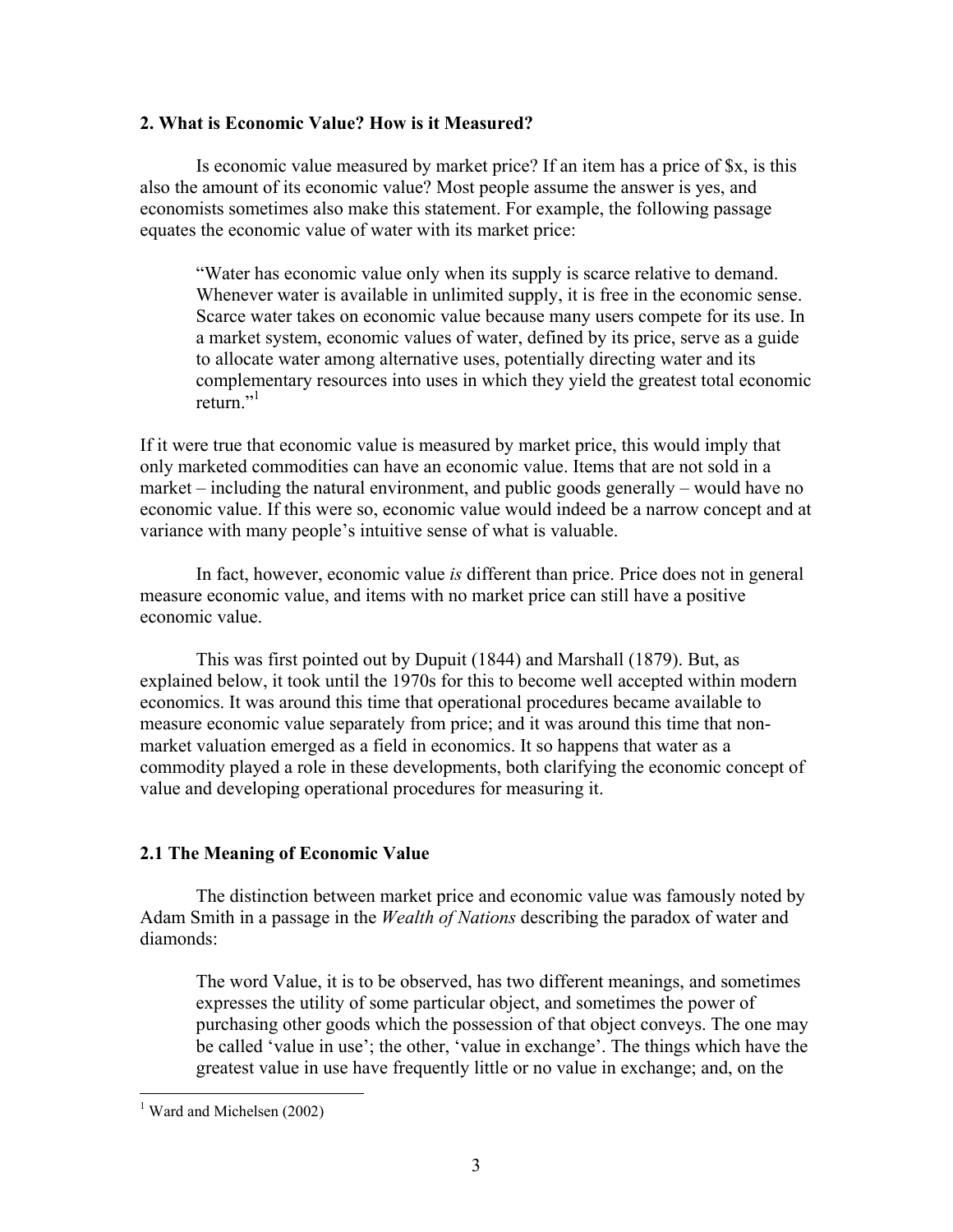contrary, those which have the greatest value in exchange have frequently little or no value in use. Nothing is more useful than water; but it will purchase scarce anything; scarce anything can be had in exchange for it. A diamond, on the contrary, has scarce any value in use; but a very great quantity of other goods may frequently be had in exchange for it. (Book I, chapter IV).

Smith was using the comparison between water and diamonds to illustrate a distinction between two different meanings of "value". In fact, neither the distinction between the definitions of value nor the use of water to illustrate it was original with Smith.<sup>2</sup> Two thousand years before Smith, Plato had observed that: "Only what is rare is valuable, and water, which is the best of all things ... is also the cheapest.<sup>53</sup> In fact, Plato and Smith were both expressing a thought that had occurred to many other people over the ages, namely that the market price of an item need not reflect its *true* value. Market price reflects the fluctuating circumstance of daily life, whether the vagaries of supply (sudden scarcity, monopoly, etc) or demand (temporary needs, changes in taste, fads and fashions), while the true value is something more basic, enduring, and stable.

Just what this true value is has been seen differently at different times. For Plato, the true value was intrinsic to the Ideal Form underlying the item. For Aristotle, it was intrinsic to the natural end that the item served. Aristotle also originated the distinction between this value – in effect, value in use – and value in exchange: "Of everything which we possess there are two uses ... one is the proper, and the other the improper or secondary use of it. For example, a shoe is used for wear, and is used for exchange; both are uses of the shoe."<sup>4</sup> For Saint Thomas Aquinas, the true value of an item was determined by its "inner goodness", an intrinsic quality of the item stemming from its relation to the divine purpose. In the  $14<sup>th</sup>$  century, some Scholastics propounded a view closer to Aristotle's that the intrinsic value of an item arises from its inherent usefulness and ability to please man according to rules of reason. However, starting with Davanzati in 1588, Italian humanists stressed subjective human preference rather than objective human need as the basis of true value. Men seek happiness, Davanzati wrote, by satisfying all their wants and desires, and they value items as these contribute to this end. While value reflects human preference -- not only wants of the body but also what one later writer called "wants of the mind, most of them proceeding from imagination" – price reflects not only demand but also supply, and that is influenced by scarcity. As Barbon wrote in 1690, "things may have great virtues, but be of small value or no price if they are plentiful."

These quotations from the sixteenth and seventeenth centuries demonstrate an awareness of three key principles. First, demand is separate from supply. Demand indicates what things are worth to people; supply indicates what things cost. Second, market price reflects the interaction of both demand and supply and, in principle, is

<sup>&</sup>lt;sup>2</sup> Moreover, as I shall argue, Smith's analysis of this example is incomplete, and the conclusion he drew from it is largely incorrect.

<sup>&</sup>lt;sup>3</sup> Plato *Euthydemus*, as cited in Bowley (1973). The discussion that follows draws on Bowley, Schumpeter (1963), Gordon (1975), Pribram (1983) and Niehans (1990).<br> $^{4}$  Aristotle, *Politics*, Pook J. 0.

Aristotle, *Politics*, Book I, 9.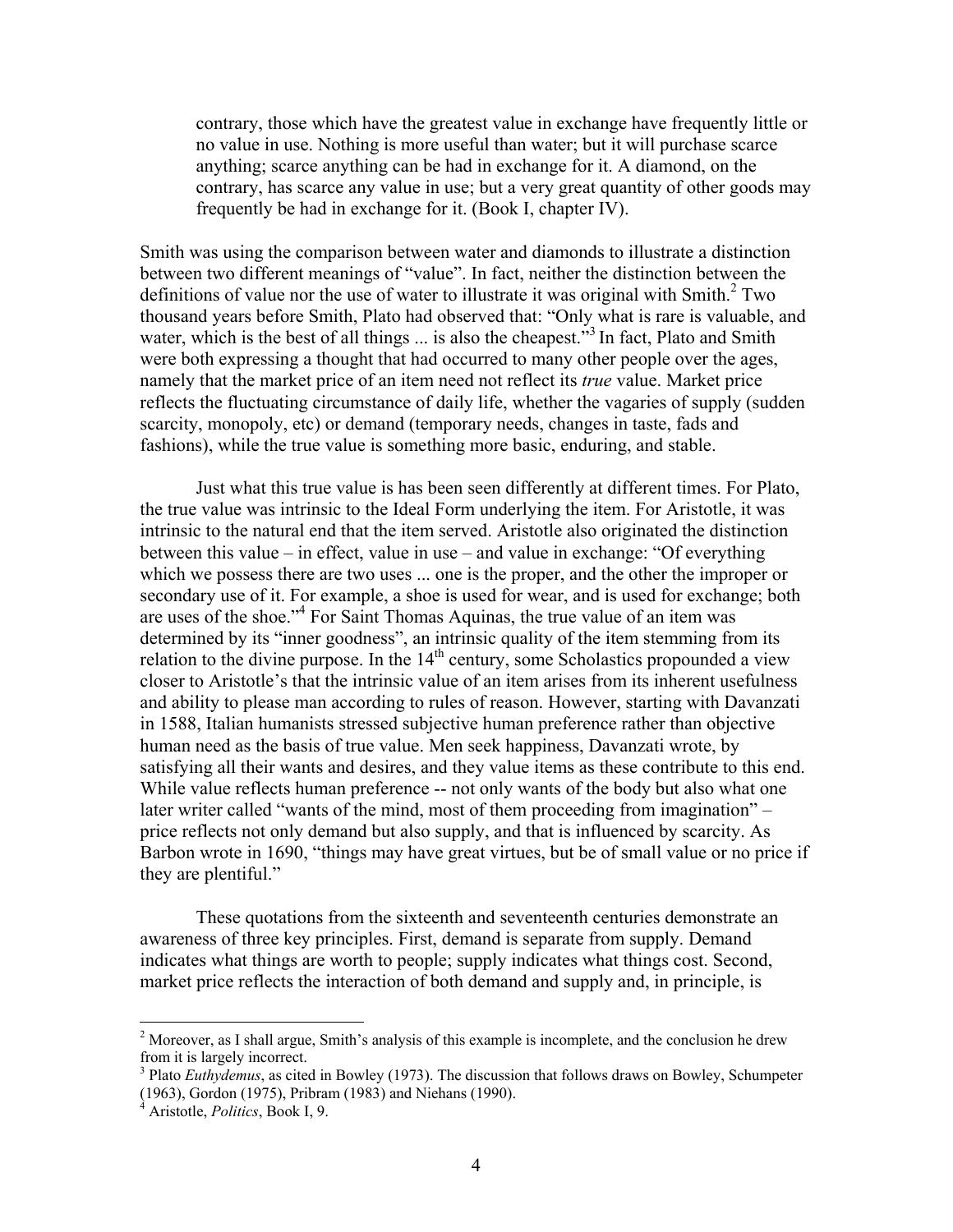separate from each of them. Third, the value that people place on an item (their demand for the item) inevitably reflects their subjective preferences.<sup>5</sup>

Returning to Adam Smith, given his distinction between value in use and price (value in exchange), which is fundamentally the more useful measure of value? Here I part company from Smith because, following Hume and Locke before him, he associated the true value of an item largely with its cost of production. This English School held that, while the market price of an item at any particular point in time is determined by demand and supply, in the long run this will tend towards what Hume called a "fundamental price," and Smith a "natural price," which is determined by the underlying cost of production. Implicitly, they were assuming a horizontal long-run supply curve, so that consumer demand has no influence on price in the long run. This is now seen as a special case, and the modern economic concept of value focuses essentially on value in use.

The modern concept was first formulated by Dupuit (1844) and Marshall (1879). Dupuit stated that the "maximum sacrifice expressed in money which each consumer would be willing to make in order to acquire an object" provides "the measure of the object's utility." Marshall used a very similar formulation; he defined the "economic measure" of a satisfaction as "that which a person would be just willing to pay for any satisfaction rather than go without it." These definitions highlight the distinction between demand and supply: the measure of value is what the item is worth to the individual, not what it costs. Thus, an item can be cheap to produce, in the sense that its total cost is low, but highly valuable to the owner, in that its total value to him is large, or conversely.

Generalizing from this, the modern economic concept of value is defined in terms of a tradeoff. When an economist states that, for some individual, X has a value of 50 in terms of Y, this means no more, and no less, than that the individual would be willing to exchange X for 50 units of Y. Y is said to be the numeraire in terms of which value is measured, This numeraire can be money but it need not be; it could, for example, be some specific commodity. The tradeoff is in no way limited to market goods; it can be between any two items that the individual values, regardless of whether these have a market price.

Before any further discussion of the relation between value and price, it is necessary to introduce a distinction which was lacking in Smith's analysis but was understood by Dupuit and Marshall, namely the distinction between *marginal*, on the one hand, and *average* or *total*, on the other*.* Thus, marginal value needs to be distinguished from average or total value, and marginal cost from average or total cost. The marginal quantity measures the change in total value, or total cost, associated with a unit change in quantity while the average measures total value, or total cost, averaged over the total quantity. Admittedly, there is one case where they are the same: if the marginal value (or

 $<sup>5</sup>$  This applies to water, too, even though it is obviously an essential want of the body. Without wishing to</sup> demean the importance of water, I will present some evidence below that, compared to other items they could buy, people sometimes place a lower value on improving their access to water than what the public health professionals would recommend.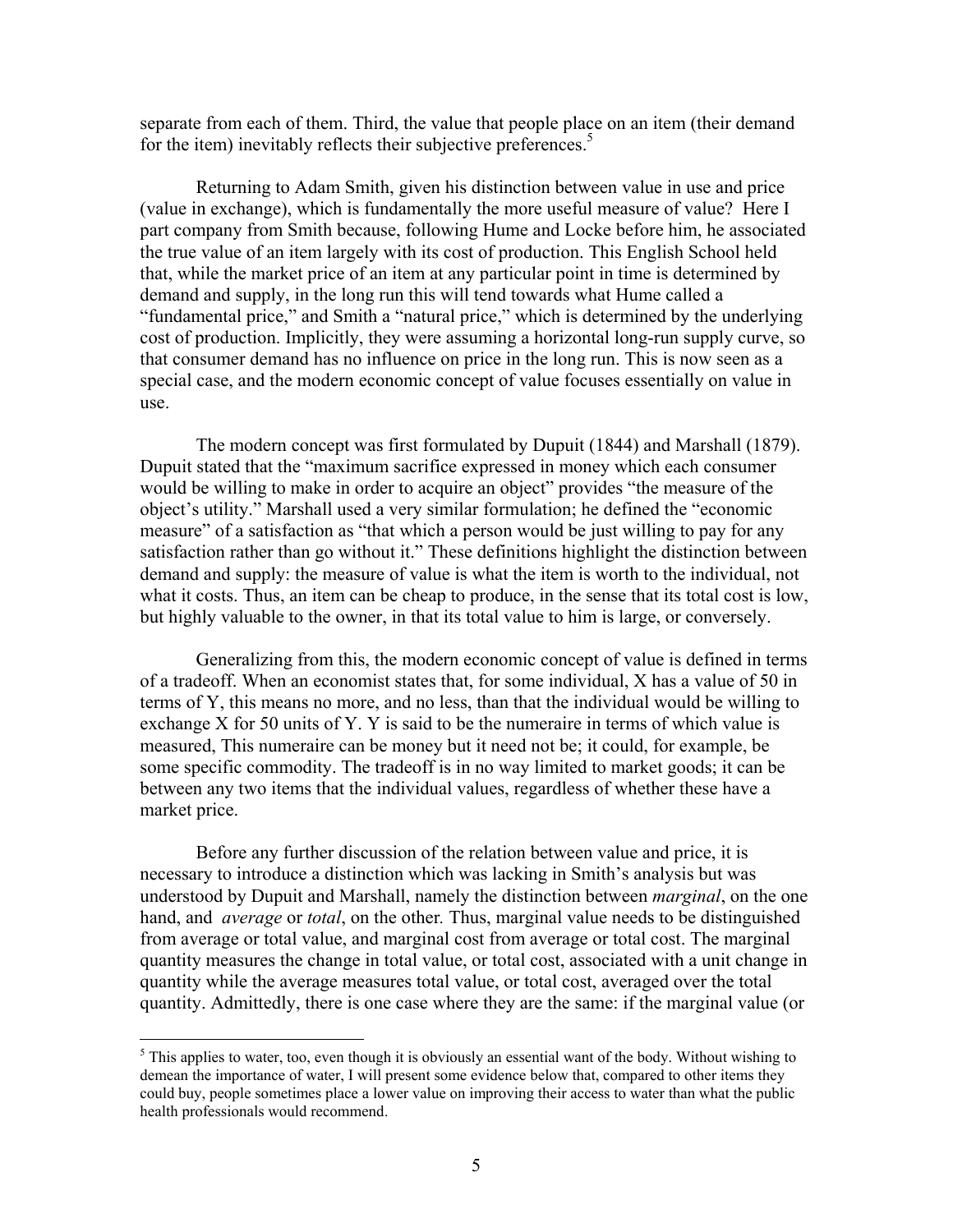marginal cost) is constant as quantity changes, then marginal cost (or value) coincides with average cost (or value). But, in general, marginal value and marginal cost are *not* likely to be constant. In particular, the general presumption is that marginal value (and marginal utility or marginal benefit) decline with quantity.

The notion of declining marginal utility was the cornerstone of Dupuit's analysis. Dupuit recognized that if the consumer is free to vary the quantity of an item purchased, she will choose this quantity so as to equate her marginal value (utility) for the item to its price. In that case, the market price provides an accurate measure of the *marginal* value associated with the last unit of consumption. But, Dupuit stressed, the *total* payment does not accurately reflect the *total* value of all units consumed. This is because of diminishing marginal utility: if the marginal value of the last unit just equals the market price, it follows that the marginal utility associated with the *infra-marginal* units will be *higher* than this market price. In effect, the consumer earns a "profit" on the infra-marginal units because they are worth more to her than the price she pays, which in fact is why she consumes a larger quantity thereby rendering these units infra-marginal. Marshall, who independently formulated a similar argument thirty years later, called this profit the "consumers' rent" in 1879, and the "consumer's surplus" in 1898.

In summary, if there is a market price for the item in question and if the consumer is free to vary the quantity of this item that she purchases, its marginal value to her is reflected in, and can be measured by, the market price; otherwise, not. Even when price reflects marginal value, *total* expenditure does *not* reflect *total* value; instead, total expenditure *understates* total value because of the presumption of diminishing marginal utility. The distinction between marginal and total is the key to the full resolution of the diamond and water paradox: water may have a smaller value than diamonds at the margin, but it undoubtedly has a larger total value.

 Although Dupuit and Marshall correctly enunciated the economic concept of value in its modern formulation, it actually dropped out of favor with economists around the turn of the last century. Marshall himself came to be troubled that his use of the demand curve to measure consumer's surplus was inexact and relied on the assumption of a constant marginal utility of income. And, as the ordinal utility revolution took hold in economics, Marshall's analysis based on cardinal utility appeared hopelessly out-dated and irrelevant. It took until the 1970s before these issues were fully resolved and the Dupuit-Marshall concept was recognized as being both fully consistent with modern, ordinal utility theory and susceptible of rigorous empirical measurement. This came about as a result of several important conceptual advances.

First, Hicks rehabilitated the Marshallian concept of consumer's surplus in a series of papers starting with Hicks (1939) which demonstrated that this concept is in fact consistent with ordinal utility theory and that it could be measured exactly if one were given an indifference map. However, this was a pyrrhic victory because the general view was that, while it is a useful theoretical construct, the indifference map is not itself directly observable. Hence, Marshall's measure as re-interpreted by Hicks was not measurable in practice. This view finally changed around 1970 as the result of the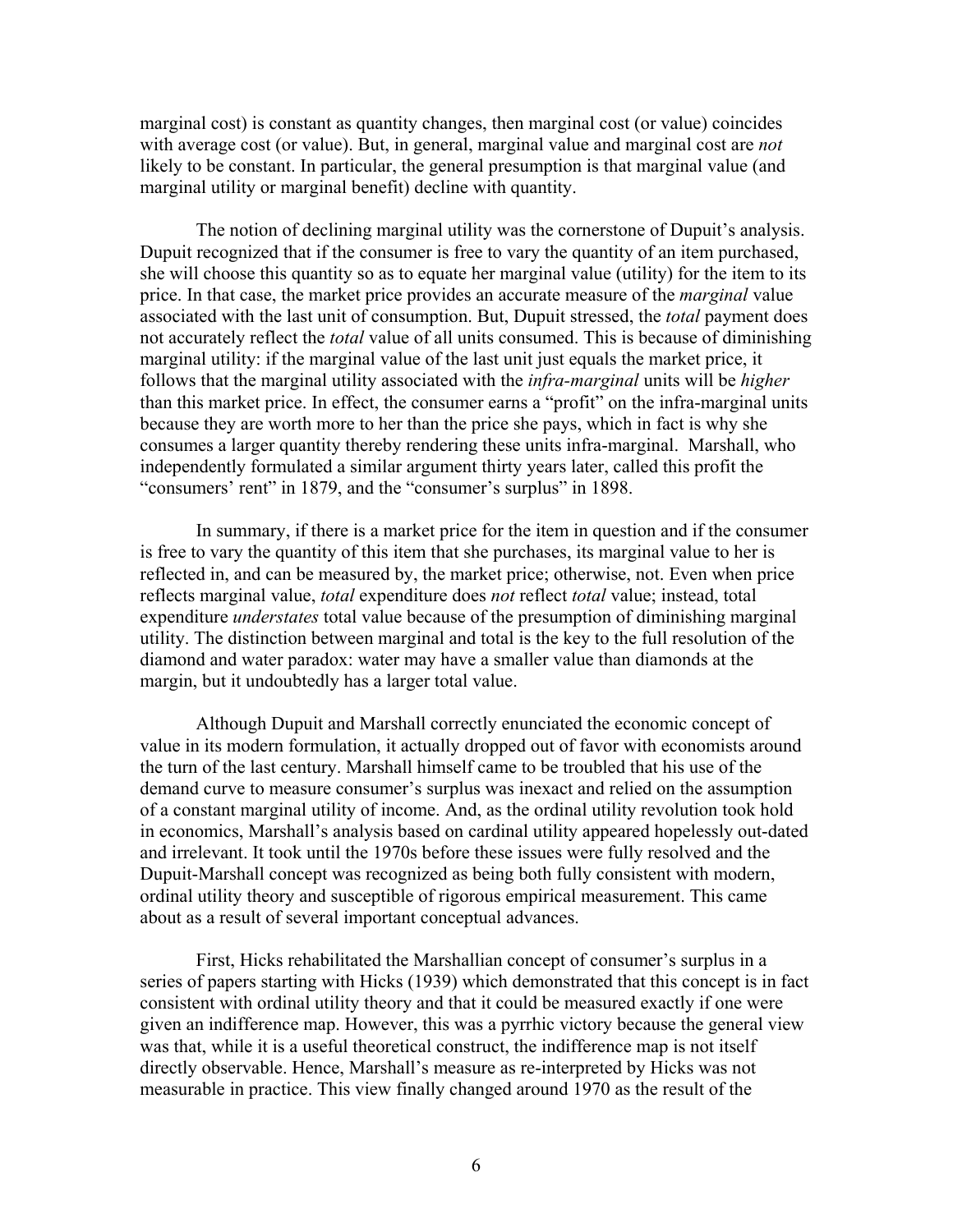development of what is known as duality theory, including the demonstration by Hurwicz and Uzawa (1971) of a theoretically rigorous yet practical numerical procedure for identifying the specific utility function underlying any given system of demand equations that satisfies the formal requirements of modern ordinal utility theory. This now made it possible to start with an econometric estimate of a suitably specified demand equation for a marketed commodity, or a system of demand equations for a set of commodities, and derive a theoretically consistent and rigorous estimate of the Dupuit-Marshall measure of the economic value of these commodities.

 Second, building on Hicks (1939), Henderson (1941) discovered an alternative way of characterizing the tradeoff that underlies the economic concept of value. When one says that a person is willing to exchange X for 50 units of Y, this could mean either (i) the person would be willing to give up (pay) 50 units of Y to obtain X or (ii) the person would accept 50 units of Y to forego X. The first uses *maximum willingness to pay* (WTP) as the measure of value, and is the measure mentioned by Dupuit and Marshall and analyzed by Hicks (1939). The second is the new measure that was suggested by Henderson; it uses *minimum willingness to accept* (WTA) as the measure of value. Together, these exhaust the logically possible ways of expressing a tradeoff. Hicks (1942, 1943, 1946) analyzed the relationship between them in the case of a price change and showed that they differ by an income effect.<sup>6</sup>

 The third development was the extension of the economic concept of value to a broader class of items than market commodities. In fact, nothing limits "X" in the definition of economic value given on page 5 above to being a market good; it could actually be *anything* from which people derive satisfaction. This suggests that the same definition of economic value can be applied to *non-market* items. For example, one could say that a person values some aspect of his health at 50 units of Y if he would be willing to exchange 50 units of Y to preserve that aspect of his health; that he values a beautiful sunset at 50 units of Y if he would be willing to exchange 50 units of Y to experience it; or that he values an endangered species of animal at 50 units of Y if he would be willing to exchange 50 units of Y to ensure its preservation. In each case, it should be evident that there are two possible ways to formulate the exchange: a WTP formulation and a WTA formulation. This was demonstrated formally by Maler (1971, 1974) who showed that, when Y is money, the Hicksian analysis and its modern formulation in terms of duality theory carry over from the valuation of market goods to non-market items.<sup>7</sup> Maler's analysis thus provides a formal justification for the field of non-market valuation, including the monetary evaluation of the natural environment.

### **2.2 Non-market Valuation and Water**

 $6$  An important paper by Willig (1976) showed how one could use Hurwicz and Uzawa's result to develop a tight numerical bound on the possible difference between WTP and WTA in the case of a price change for a marketed commodity. The Hurwicz-Uzawa result implies that both WTP and WTA can be derived from an econometric estimate of suitably specified demand equations.

 $<sup>7</sup>$  However, there is an important difference. With valuation of non-market items, the difference between the</sup> WTP and WTA measures involves not only an income effect but also a substitution effect (Hanemann, 1991).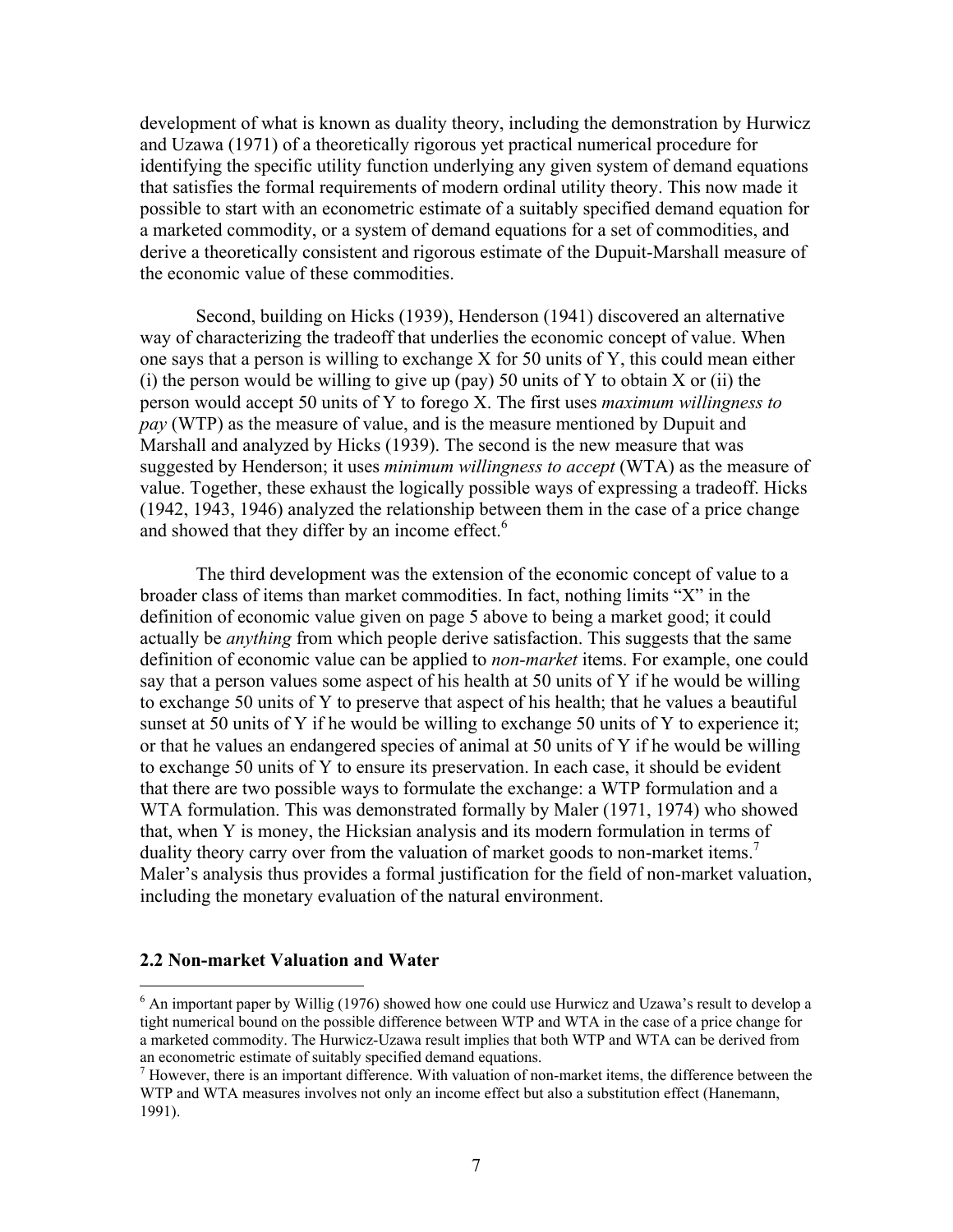Economic valuation deals with the valuation in monetary terms of items that people might care for. Non-market valuation applies the same notion to items that are not sold in a market. It is important to emphasize that the Dupuit-Marshall concept of economic value carries over to such items. This is because, even for something that is not sold in a market, it is still meaningful to conceptualize the economic measure of the satisfaction from the item as the monetary amount which the person would be just willing to exchange for the item if it were possible to make such an exchange. In effect, this generates a monetary measure of the change in the person's welfare by using the change in the person's monetary income that she would consider equivalent to the item in question in terms the overall impact on her satisfaction.<sup>8 9 10</sup>

 The history of non-market valuation in the United States is closely intertwined with water projects, since these were an important motivation for the development of cost-benefit analysis. The idea of cost-benefit analysis originated in the United States, in Hammond's (1960) phrase, as "an administrative device owing nothing to economic theory" in the context of managing the activities of the US Army Corps of Engineers around the beginning of the last century. The 1902 River and Harbor Act had created a Board of Engineers to review navigation projects; in conducting a review, the Board was required to consider the commercial benefits from such projects in relation to their costs. The River and Harbor Act of 1920 further required the separate reporting of special, or local, benefits as opposed to general, or national, benefits for the purpose of ensuring proper local cost-sharing. In 1934, the National Resources Board appointed a Water Resources Committee to consider "the development of an equitable system of distributing the cost of water resource projects, which should include not only private but also social accounting." Finally, the Flood Control Act of 1936 permitted the Army Corps of Engineers to involve itself in flood control provided that, in a famous phrase, "the benefits to whosoever they may accrue are in excess if the estimated costs." In 1946, a Subcommittee on Benefits and Costs of the federal Inter-Agency River Basin Committee was appointed to investigate the practices of the various federal agencies that were engaged in the evaluation of federal water resource projects and to formulate some "mutually acceptable principles and procedures." This led ultimately to the publication

<u>.</u>

 $8$  The equivalence can be conceptualized in two possible ways – the maximum amount that the person would be willing to pay to gain the item, or her minimum willingness to accept to forego it.

<sup>&</sup>lt;sup>9</sup>It should be noted that this definition provides a unified approach to welfare measurement for both firms and households. In the case of households, whose objective function is defined in terms of utility, the monetary measure is the change in income that is considered equivalent to the change in utility. In the case of firms, whose objective function is defined in terms of profit, the monetary measure is the change in profits itself.

 $10$  Although the modern economic concept of value is defined in terms of a tradeoff, it is possible that some people find themselves unable to make a trade-off because for them the two items being compared are incommensurable. A type of preference that gives rise to such trade-off aversion is where there is a lexical ordering over commodities: certain goods in *any* quantity or quality *always* take precedence over *all* quantities or qualities of other goods, so that no amount of increase in the latter can ever compensate for any reduction in the former. This is known as lexicographic preferences. A modified version of lexicographic preferences is where the lexical ordering applies only below a threshold level of the good (Lockwood, 1996); among other things, this generates a situation where the individual might have an infinite WTA for a reduction in an item.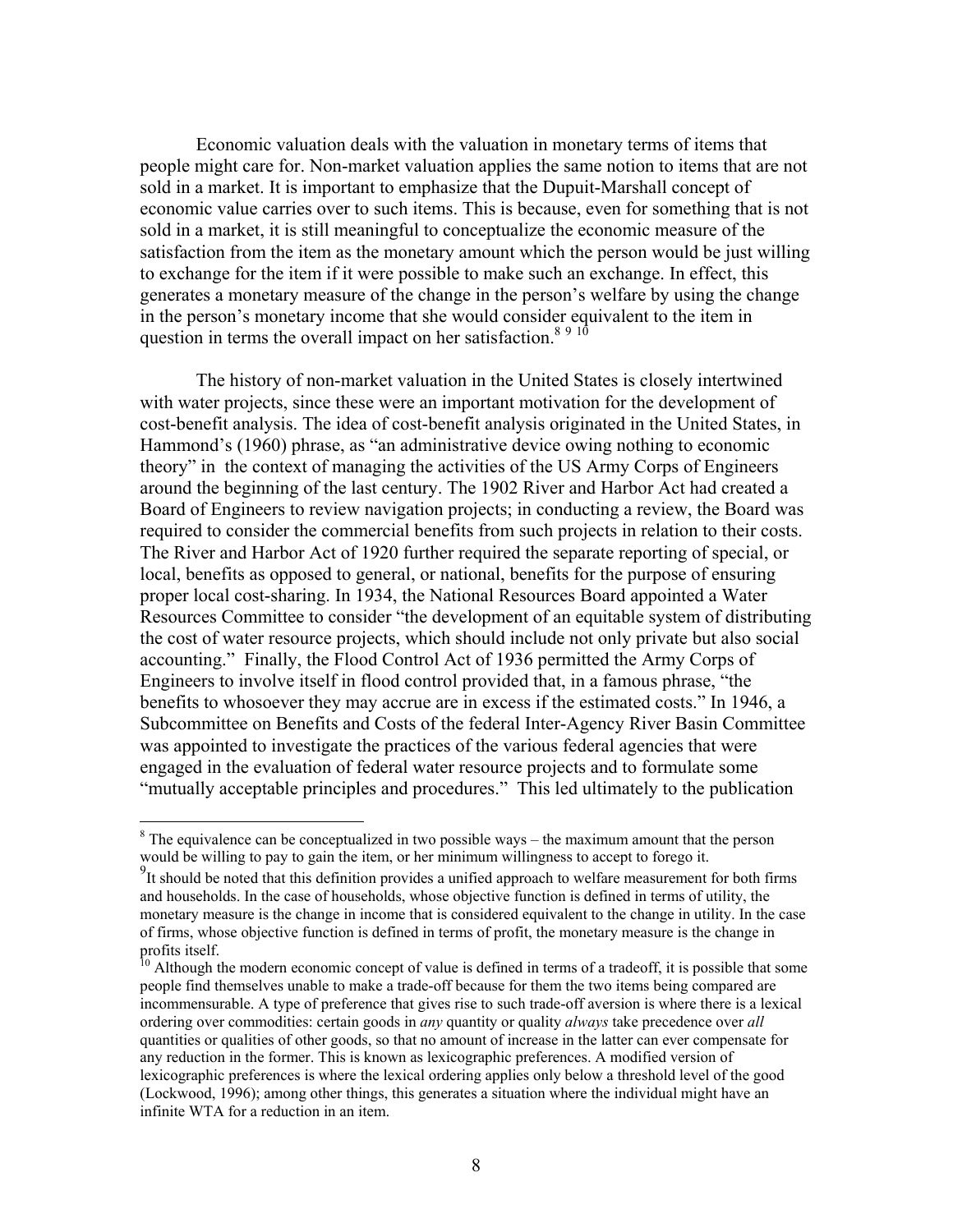in 1950 of what became known as the "Green Book" which attempted to codify the principles of cost-benefit analysis for use by federal agencies. The following decade saw the publication of many academic journal articles and six major academic books dealing with the economic analysis of water projects.

 The 1950s were when the field of non-market valuation began to come into existence. The approach that emerged first is what became known as the travel cost method or, more generally, the revealed preference method. It arose initially out of an effort by the National Park Service (NFS) to measure the economic value associated with the national parks. At the time there were no entrance fees at national parks, so the NFS could not use park revenues as a measure of their value. The issue was assigned to a staff economist who wrote to ten distinguished economic experts for their advice. All but one replied that it was impossible to measure recreational values in monetary terms, but the tenth, Harold Hotelling disagreed. He saw that, even though there was no entrance fee for a national park, it still cost visitors something to use the parks because of expenses for travel, lodging and equipment. These expenditures were not captured by the NFS but, they still set a price on the park. Moreover, this price would vary among people coming from different points of origin. By measuring the price and graphing it against visitation rates one could construct a demand schedule for visits to the site, and then determine consumer's surplus in the usual manner as the area under this demand curve.

The NFS report followed the majority view and asserted that it was not possible to set a monetary value on outdoor recreation. However, in 1956 the State of California hired an economic consulting company to estimate recreational benefits associated with the planned State Water Project. This company learned of Hotelling's idea and decided to apply it. A survey of visitors was conducted at several lakes in the Sierras and data were collected on how far they had traveled and how much they had spent. Using these data, a rough demand curve was traced out, and an estimate of consumer's surplus was constructed. This analysis appeared in Trice and Wood (1958), the first published application of the travel cost method. At the same time, Marion Clawson (1959) at Resources for the Future had begun collecting data on visits to Yosemite and other major national parks in order to apply Hotelling's method to them, which was the second published application. By 1964, there were at least five more applications in various parts of the US, and the travel cost method was an established procedure.

The insight behind the travel cost method, and revealed preference generally, is that, while people cannot buy nonmarket goods such as clean water or an unspoiled environment directly, there sometimes exist market goods that serve as a partial surrogate for the nonmarket good because the enjoyment of these goods is enhanced by, or depends on, the nonmarket good. In that case, the demand for the market goods is used as a surrogate for the demand for the non-market good.

The limitation of this approach is that there may not exist a market good that can serve as surrogate for the nonmarket good of interest. Moreover, even if such a good exists, it may not capture *all* of people's preferences for the complementary non-market good. The conceptual identification of what might be omitted by the revealed preference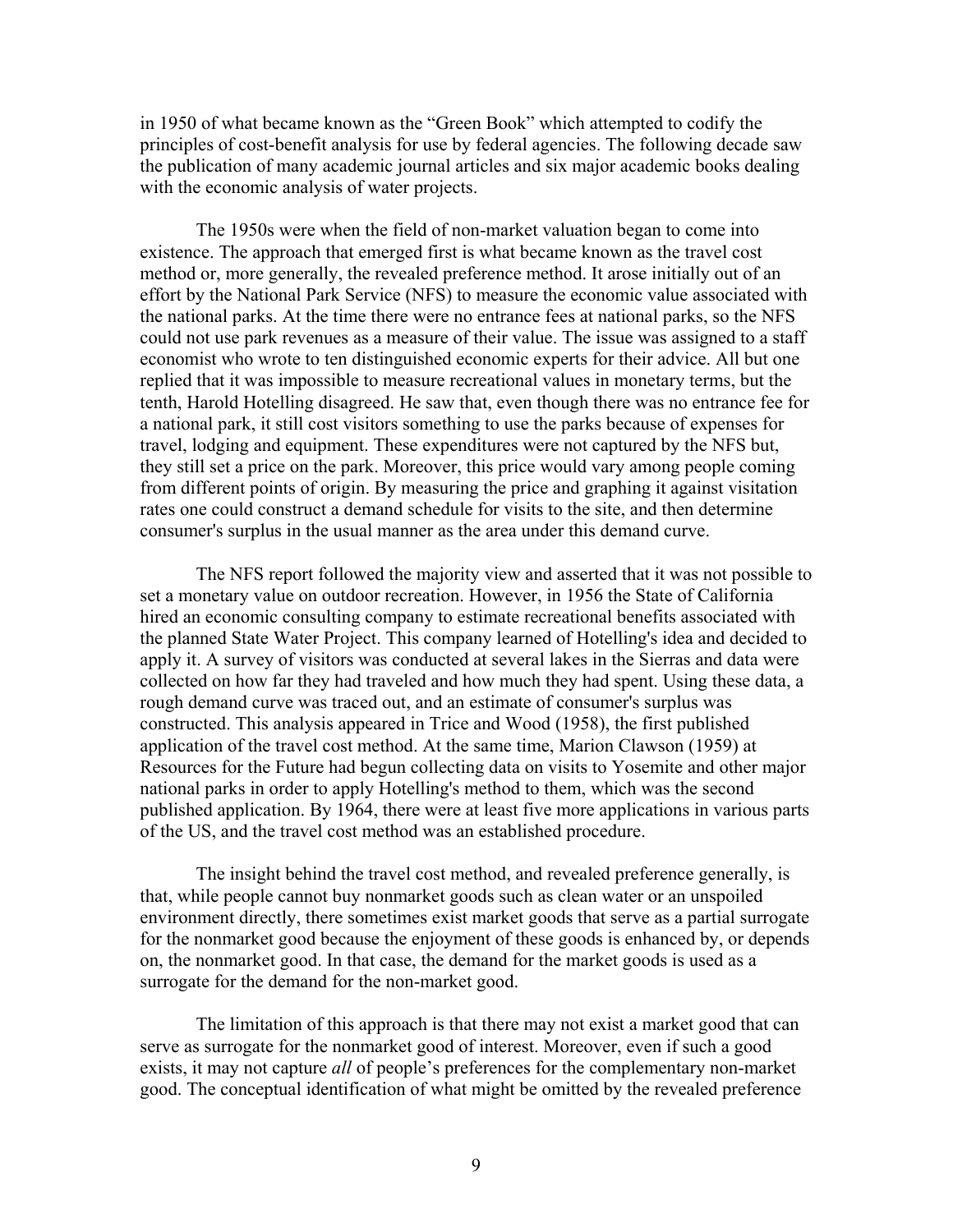approach came about as a result of papers by Weisbrod (1964) and Krutilla (1967). Both authors started from the premise that some of people's motives for valuing the natural environment may differ from those for valuing a market good. People may value the natural environment out of considerations *unrelated* to their own immediate and direct use of it. Weisbrod focused on uncertainty and what became known as "option value": some people who do not now visit a national park, say, may still be willing to pay money to protect it from destruction or irreversible damage because they want to preserve their option of visiting it in the future. Krutilla focused on what became known as "bequest value" and "existence value."<sup>11</sup> With bequest value, the notion is that some people would be willing to pay because they want to preserve the park for future generations. With nonuse value, the notion is that some people would be willing to pay even if they knew that neither they nor their children would ever visit it; in Krutilla's example, people may "obtain satisfaction from mere knowledge that part of the wilderness in North America remains." These are legitimate sources of value, Krutilla and Weisbrod felt, but they would not be respected by private managers of the environmental resource. Nor would they be adequately measured by a conventional revealed preference analysis such as the travel cost method. Consequently, some other method of measurement is needed.

The alternative approach, first suggested by Ciriacy-Wantrup (1947), is to interview people and elicit their monetary value; this became known in economics as the contingent valuation (CV) method.12 Ciriacy-Wantrup was discussing soil conservation and he noted that several of the benefits were non-market goods, such as reduced siltation of rivers or reduced impairment of scenic resources. He characterized the problem as being how to obtain a demand curve for such goods, and suggested the following solution: "[Individuals] may be asked how much money they are willing to pay for successive additional quantities of a collective extra-market good. The choices offered relate to quantities consumed by all members of a social group... If every individual of the whole social group is interrogated, all individual values (not quantities) are aggregated. The results correspond to a market-demand schedule. While noting the possible objection that "expectations of the incidence of costs in the form of taxes will bias the responses to interrogation," he felt that "through proper education and proper design of questionnaires or interviews it would seem possible to keep this potential bias small<sup>"</sup>

Having identified a solution conceptually, Ciriacy-Wantrup never pursued it further. The first significant application was by Davis (1963) which dealt with the economic value of outdoor recreation in the Maine woods; to measure this Davis interviewed a sample of hunters and recreationists and asked how much more they would be willing to pay to visit the area.<sup>13</sup> The next application was by Ridker (1967); to measure the damages from air pollution, Ridker included some questions in a survey

 $11$  The latter is now also called "non-use value" and "passive use value."

<sup>&</sup>lt;sup>12</sup> More recently, the term "stated preference" has been used to cover CV and related approaches. They are also known as direct valuation whereas revealed preference approaches are referred to indirect valuation because they do not measure preferences directly but instead infer them from externally observed behavior. <sup>13</sup> Probably the first CV study was actually conducted in 1958 for the NFS, which hired a market research

company to survey residents of the Delaware River basin about their willingness to pay (WTP) entrance fees for national parks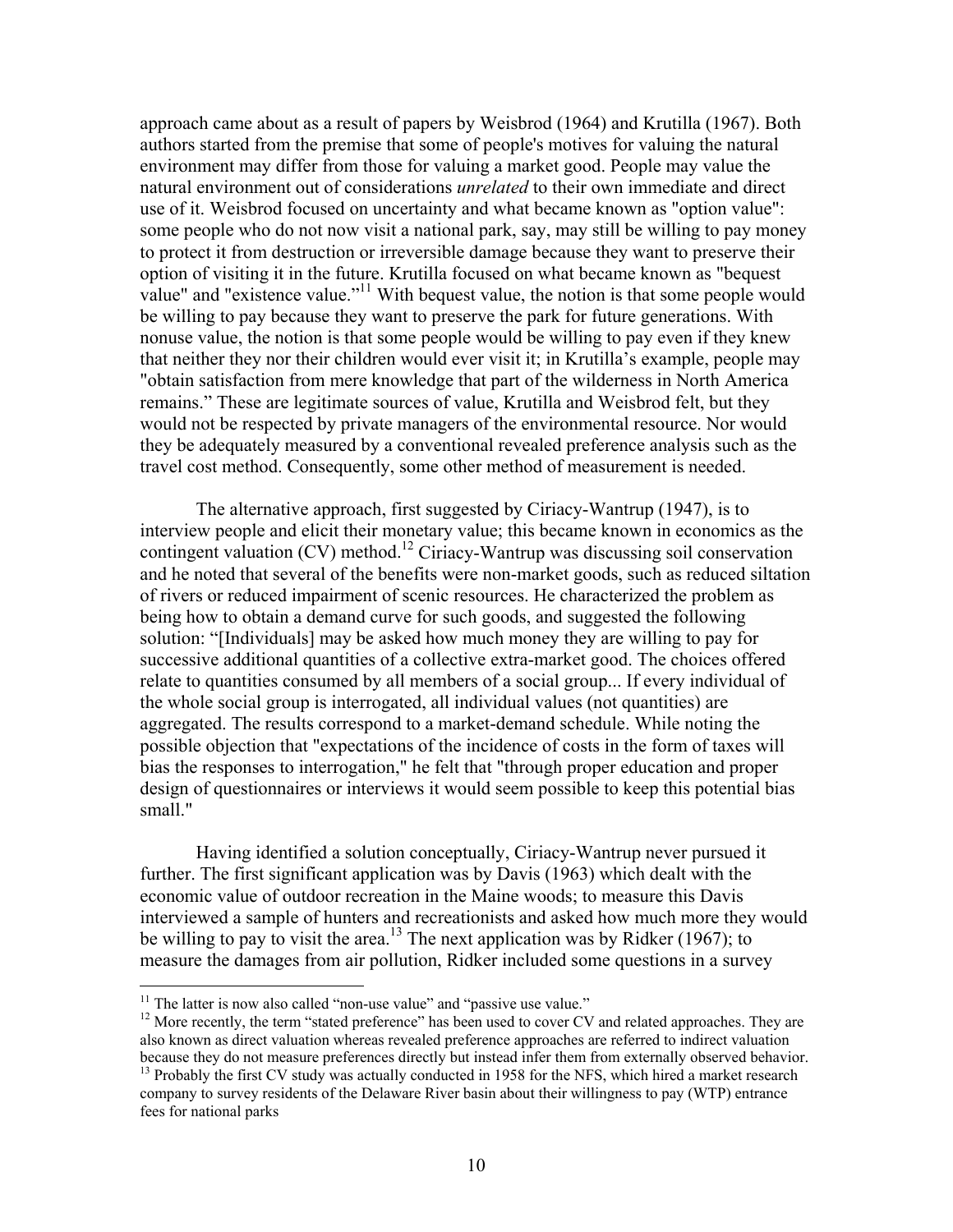about people's WTP to avoid soiling from air pollution. In 1969, a steady stream of CV studies began to appear in the economics literature. Official recognition was given to CV in 1979, when the US Water Resources Council included it along with travel cost as recommended methods of non-market valuation.

The first application of nonmarket valuation in the US, the 1957 valuation of recreation benefits from the California State Water Project, was a harbinger of things to come: since then many non-market valuation studies have been conducted in the US in connection with water resources management issues, and the environmental consequences of water projects have come to play a significant role in the design and approval of water projects. These trends emerged slowly in the 1970s and 1980s, driven by developments in the implementation of the 1969 National Environmental Policy Act (NEPA).14 NEPA required federal agencies to prepare a "detailed statement" of environmental impacts for proposed major actions which significantly affect the quality of the human environment, including the identification of the environmental impacts of the proposed action, alternatives to the proposed action, and any adverse environmental impacts which cannot be avoided should the proposal be implemented.

In consequence, since the mid-1980s it has not been acceptable in the US to perform an economic assessment of a major water project without including some nonmarket valuation of the project's environmental impacts. For example, non-market valuations of environmental impacts were included in the Department of Interior's reassessment of the operation of Glen Canyon Dam on the Colorado River in 1984-1992, and in the Bureau of Reclamation's assessment of the Central Valley Project Improvement Act in 1993-1996. In California, they were included in the State Water Resources Control Board's review of the diversions of water from the San Francisco Bay/Delta to the Central Valley and Southern California, conducted in 1987-1994, and in the Board's 1993 Mono Lake Decision requiring Los Angeles to reduce its diversion of water from streams feeding Mono Lake on the eastern side of the Sierra Nevada.<sup>15</sup> In the case of Mono Lake, the Board decided that it was in the public interest to reduce Los Angeles' diversion from Mono Lake by about two thirds, despite the resulting loss of hydropower and water supply (which amounted to over 8% of Los Angeles' total water supply) primarily in order to protect habitat for birds and other wildlife; non-use values associated with habitat protection constituted the main component of environmental benefits (Wegge, Hanemann and Loomis, 1996).

 It should be emphasized that the use of non-market valuation applies to positive as well as negative environmental impacts of water projects. The experience in the United States has been that these can generate significant economic benefits associated with water-based recreation, eco-tourism, and the non-use value of ecosystem protection. These environmental benefits sometimes greatly outweigh the benefits from agricultural or even urban water use. In short, in the U.S. we have now moved from the traditional situation where there was essentially a single objective for large water projects, namely

1

<sup>&</sup>lt;sup>14</sup> Subsequently, a number of states passed laws imposing similar reporting requirements on agencies of the state government; for example, the California Environmental Quality Act was enacted in 1970.

<sup>&</sup>lt;sup>15</sup> I served as the Board's economic staff for both of these issues.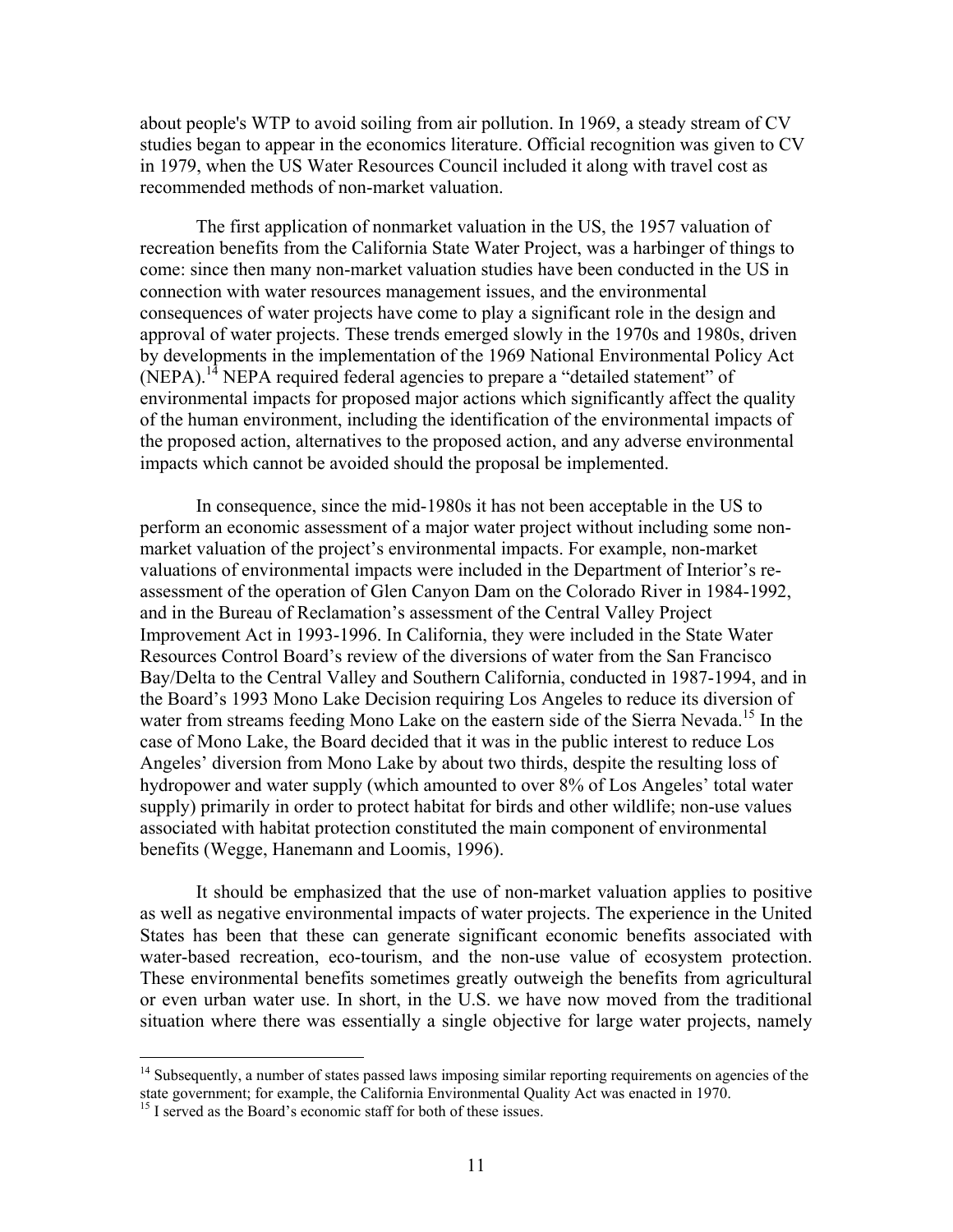the provision of water for off-stream uses, to a situation where any new water project must have environmental restoration as an explicit objective along with the provision of any off-stream uses.

#### **3. Is Water Different?**

 $\overline{a}$ 

Now that the economic concept of value has been explained, the question arises whether it is appropriate to apply this concept to water. Is water an economic commodity, and can it be analyzed using the conceptual framework of economics in the same way as any other commodity?

The answer is contested ground between economists and their critics. One of the four Dublin Principles, adopted at the 1992 International Conference on Water and the Environment in Dublin, holds that "Water has an economic value in all its competing uses and should be recognized as an economic good." Similarly, Baumann and Boland (1998) write: "water is no different from any other economic good. It is no more a necessity than food, clothing, or housing, all of which obey the normal laws of economics." Per contra, Barlow and Clarke (2002) proclaim it as a "universal and indivisible" truth that "the Earth's fresh water belongs to the Earth and all species, and therefore must not be treated as a private commodity to be bought, sold, and traded for profit…the global fresh water supply is a shared legacy, a public trust, and a fundamental human right, and therefore, a collective responsibility." Vandana Shiva (2002) writes in a similar vein about a clash between two cultures: "a culture that sees water as sacred and treats its provision as a duty for the preservation of life and another that sees water as a commodity, and its ownership and trade as fundamental corporate rights. The culture of commodification is at war with diverse cultures of sharing, or receiving, and giving water as a free gift."

My own view lies somewhere between these two positions. Baumann and Boland are undoubtedly correct when they point out that food, clothing and shelter, like water, are necessities of life, and they are typically provided through the market, but this provokes little complaint from non-economists. Why, they ask, should water be different? I believe there are two reasons why this is so. First, water is clearly viewed by many people as being different. The fact that water, unlike other household commodities, arouses such passion speaks for itself: for better or worse, water is perceived as a having a special significance that most other commodities do not possess.<sup>16</sup> This itself has economic consequences. Second, I believe that water has some other *economic* features that make it distinctive. These features make water different from, say, bread or land, *as an economic commodity* yet they are often overlooked by economists. They matter greatly because they affect the demand for water, its value, and the social and

<sup>&</sup>lt;sup>16</sup> This is true in rich as well as poor countries – in the US, for example, it is notoriously difficult for publicly owned urban water utilities to obtain political approval for even trivial rate increases while other household utilities such as cable television raise their rates with impunity; Glennon (2004) has a similar observation.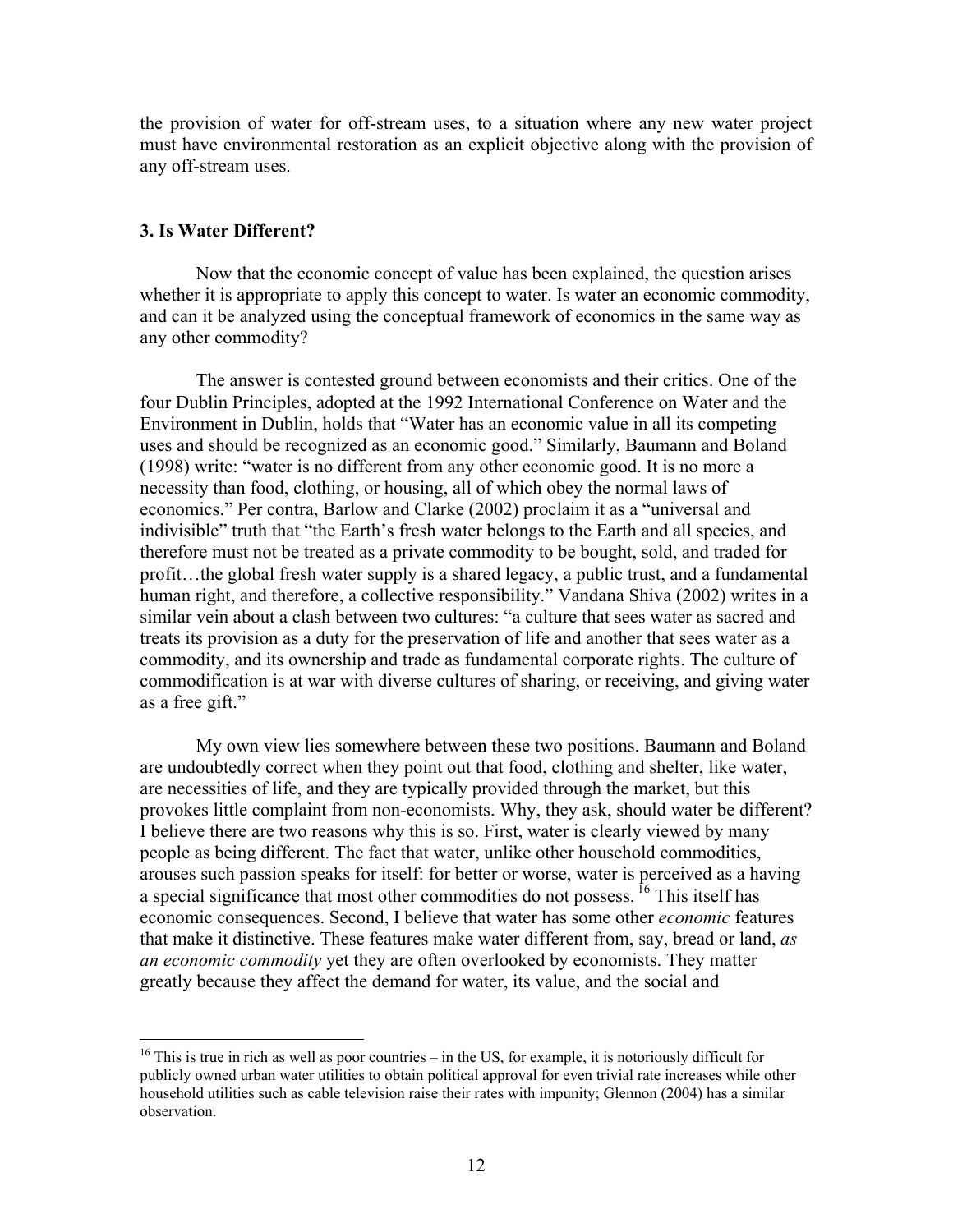institutional arrangements by which it is supplied. To explain them, I will need to introduce several more items from the economists' conceptual toolkit.

#### **3.1 Water as a Private Good, Water as a Public Good**

Since Samuelson (1954), economists have drawn a distinction between conventional market goods – also known as private goods – and what are known as *public goods,* "which all enjoy in common." The two key properties of a public good are *non-rivalry in consumption* and *non-excludability*. With conventional goods, one person's consumption necessarily competes with that of another, in that more consumption by one person renders a smaller quantity of that good available for consumption by anybody else. With public goods, by contrast, more consumption by one person in no way reduces the amount available for others. Conventional consumption goods are excludable in that, if this is so desired, it is physically possible to exclude any person from consuming the commodity. With public goods, by contrast, if the good is available for consumption by anybody, it is available for consumption by all. Examples of a public good suggested by Samuelson were "an outdoor circus or national defense which is provided for each person to enjoy or not, according to his tastes." The abatement of pollution in a lake is another example of a public good, as are other types of environmental improvement: my enjoyment of the clean water in the lake in no way reduces the amount of clean water available for your enjoyment (non-rivalry) and, if the water in the lake is clean for me to enjoy, it is clean for everyone's enjoyment (nonexcludability). $17$ 

In this framework, water is both a private good and a public good. When water is being used in the home, in a factory or on a farm, it is a private good. When water is left in situ, whether for navigation, for people to enjoy for the view or for recreation, or as aquatic habitat, it is functioning as a public good.<sup>18</sup> Moreover, while the water in a reservoir is a private good, the storage capacity of the reservoir per se may be a public good. By contrast, most of the other commodities associated with food, clothing or shelter are purely private goods and have no public goods aspect; this is one of the respects in which water is different than these other commodities in economic terms.

Samuelson identified two important consequences of the public good properties. First, while public goods are likely to be supplied collectively, for example through a voting process, rather than through a decentralized market, it is likely that they will be *undersupplied* because people have a selfish incentive to free ride on the collective decision process by understating their true interest in the public good. Second, the valuation of public goods is fundamentally different than that for private goods because a public good can be enjoyed simultaneously by many while a private good can be

1

 $17$  In addition to private and public goods, there can also be an intermediate case, sometimes called a quasiprivate good, where there is non-rivalry but excludability. An example is television frequencies, public libraries, or bridges. Furthermore, there may be non-rivalry at low levels of aggregate consumption of a commodity but rivalry at high levels of consumption, once the item becomes congested – this could happen, for example, with a park or a bridge.

<sup>&</sup>lt;sup>18</sup> To the extent that water-based outdoor recreation is excludable, this would be a quasi-private good.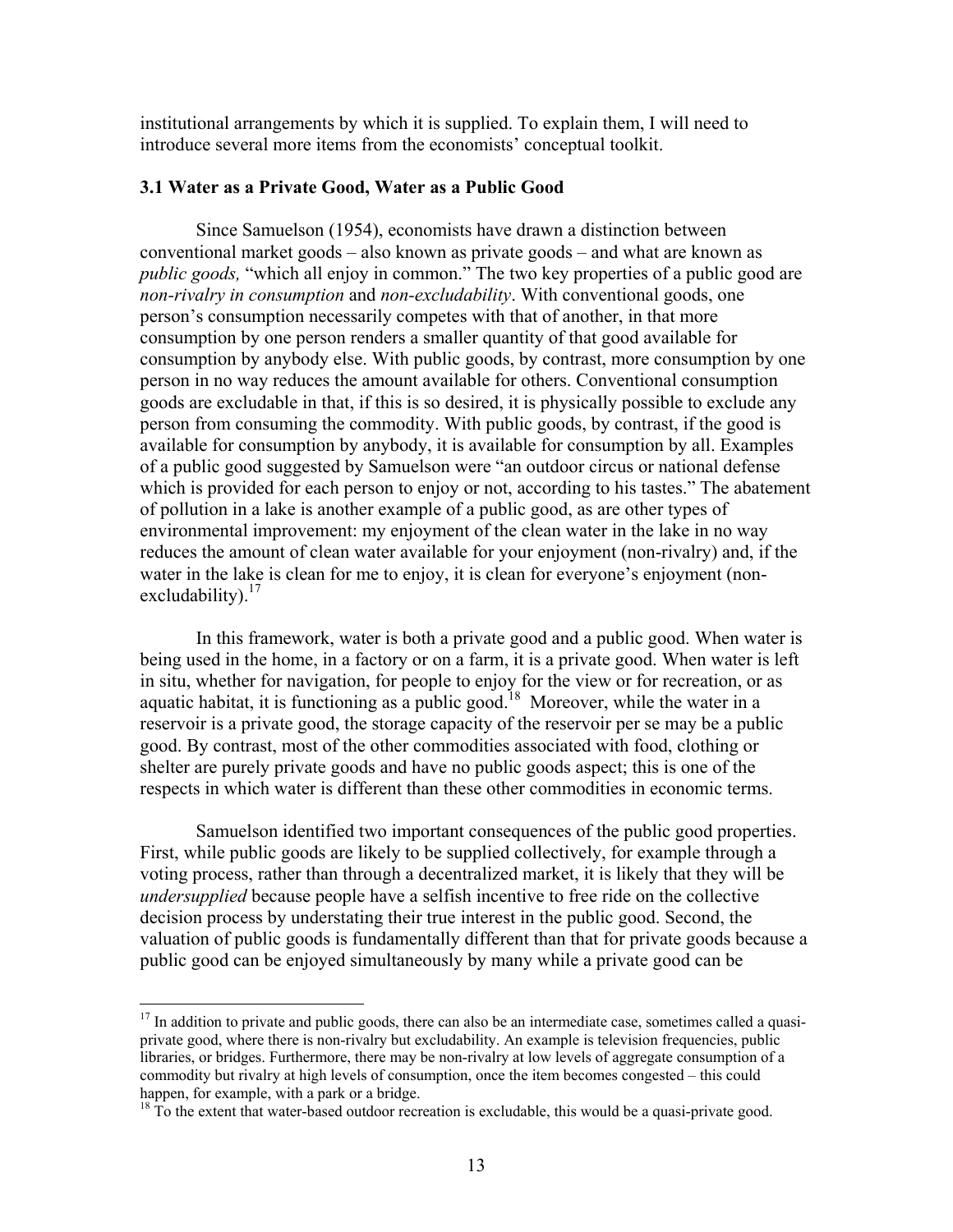consumed by only one party at a time. Thus, the value placed on a given unit of a private good is that of a single user – in an efficient market, this will be the user with the highest and best use for the item. By contrast, the value placed on a public good is that of many people, namely all those for whom the item has some value.<sup>19</sup> This is why the non-market benefits of environmental preservation can sometimes outweigh the use benefits associated with the diversion of water for off-stream agricultural or urban use.

The public good nature of water in situ, historically associated with navigation, has had a decisive influence on the legal status of water. In Roman law and, subsequently, in English and American common law, and to an extent in Civil Law systems, flowing waters are treated as common to everyone (*res communis omnium*), and are not capable of being owned. These waters can only be the object of rights of use (usufructuary rights), but not of rights of ownership.<sup>20</sup> Thus, even though water and law are often complementary inputs, there is a crucial distinction in that land can be owned, while water cannot.

## **3.2 The Mobility of Water**<sup>21</sup>

 $\overline{a}$ 

 A distinctive physical feature of water is its mobility. Water tends to move around. It flows, it seeps, it evaporates. When water is applied to plants in the field (or to an urban landscape), a substantial portion either seeps into the ground or runs off the ground as tailwater. In addition, in residential indoor uses and most industrial uses there is usually an outflow of wastewater after the use is completed. The consequence is that there can be several sequential uses of the same molecule of water since water is rarely consumed fully by a given user and what is left is physically available, in principle, for use by others. $^{22}$ 

The mobility of water and the opportunity for sequential use and re-use make water relatively distinctive as a commodity – especially compared to land, for which such multiple, sequential uses are impossible (except in nomadic societies). These properties of water have important economic, legal and social implications. Keeping track of water flows is often costly and difficult without sophisticated technology. Consequently, it is often hard to enforce excludability or to establish property rights to return flows. In this respect, water is very different as an asset than land, which is relatively easy to divide and fence. The common solution is to resort to some form of *collective* right of access; in

 $19$  This follows from Samuelson's demonstration that the aggregate demand curve for a public good is constructed in a radically different manner than the aggregate demand curve for a private good. With a private good, the aggregate demand curve is the horizontal sum of every individual's demand curve for the good; with a public good, the aggregate demand is the vertical sum; this observation had in fact already been made by Ciriacy-Wantrup (1947). In terms of the distinction between use and non-use values, if there is a non-use value for an item this is a public good.

 $^{20}$  By contrast, groundwater beneath private land and springs or rainwater found on private land is typically treated as being privately owned.

<sup>&</sup>lt;sup>21</sup> The analysis in this and the following two sections was influenced by reading Young and Haveman (1985).

 $^{22}$  In the process, however, there can often be some reduction in the quality of the water relative to that in the first use. Because of the solvent properties of water, the return flows are apt to dissolve and absorb chemicals in the media through which they pass.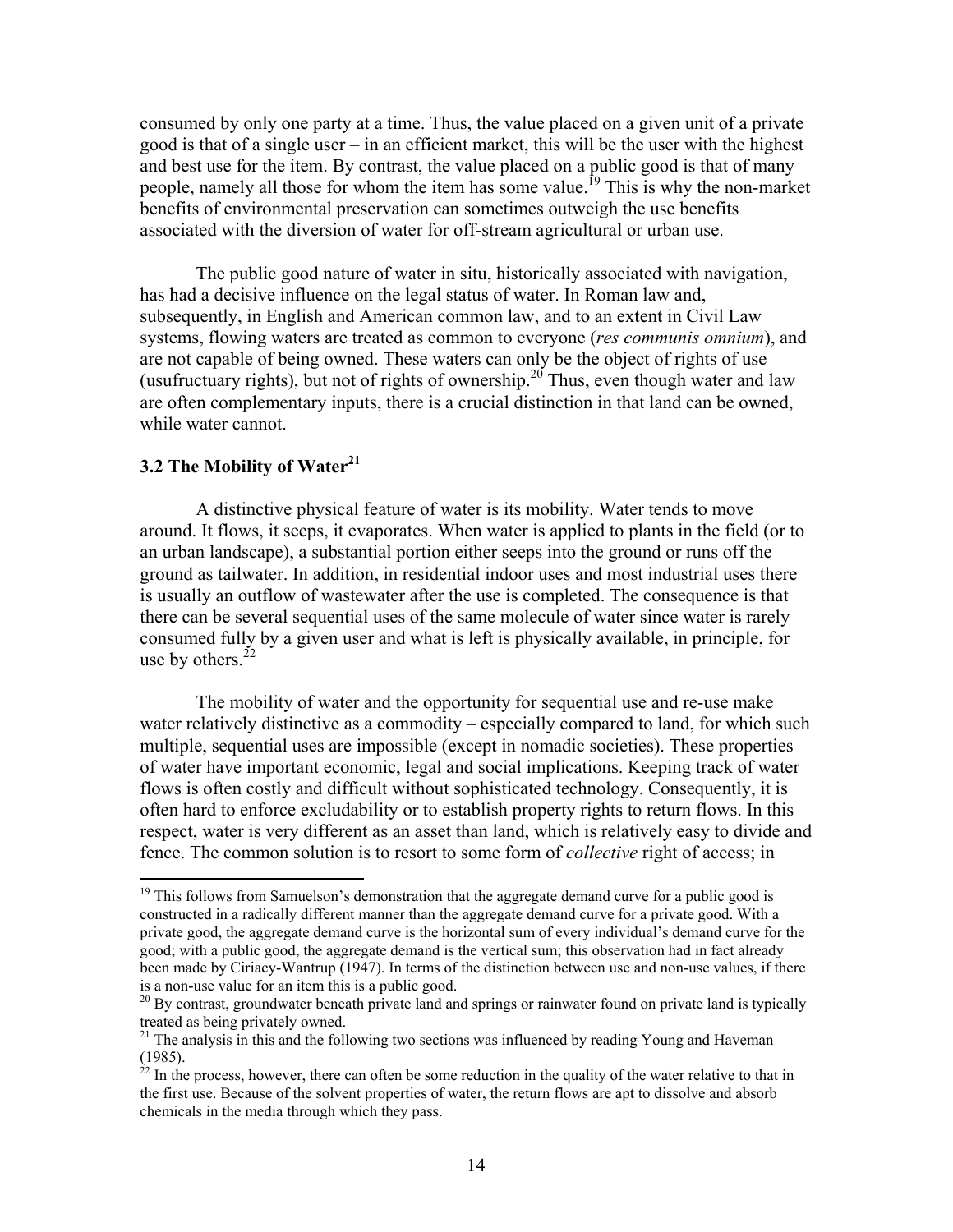effect, this internalizes the externality associated with the mobility of return flows. A classic example of this is the riparian water right in English and American common law. This permits any landholder whose property is adjacent to a stream or body of water to divert a reasonable amount of water, provided this does not cause harm to other riparian landholders or interfere with their co-equal right to divert a reasonable amount of water. The riparian right to the use of water is not a right to a fixed quantity, and it is a corelative right shared with all other riparians along the same stream.<sup>23</sup>

#### **3.3 The Variability of Water**

 $\overline{a}$ 

 In addition to the mobility of water in streams, another crucial feature is the variability of supply in terms of space, time, and often quality. Spatially, water is distributed very unevenly across much of the globe; just six countries – Brazil, Russia, Canada, Indonesia, China and Colombia – account for half of the world's total renewable supply of freshwater (Worldwatch Institute, 2004). Even within countries and regions, there is unequal spatial distribution. In California, for example, two thirds of the state's population live in Southern California, but this region receives less than 10% of the state's total precipitation. For any given region, there is substantial variation in precipitation both within the year and between years. In California, for example, approximately 80% of the annual precipitation falls between October and March, while three quarters of the water use occurs between April and September.<sup>24</sup> Beyond this, cycles of wet and dry years occur in California as a function of wider climactic phenomena such as the interannual El Nino- Southern Oscillation and the Pacific Decadal Oscillation. While the annual runoff in California has averaged about 71 million acre feet (MAF) over the past 90 years, it has been as low as 15 MAF (in 1977) and as high as 135 MAF (in 1983).

Because of this variability, the major challenge for most large water systems is the spatial and temporal matching of supply with demand. Storage is typically the key to controlling the temporal variability in supply, while inter-basin transfers are used to overcome the spatial mismatch between supply and demand. But, the variability of supply has affected not just the engineering of water resource systems but also the legal, and institutional arrangements for the use of water. The variability of supply is yet one

<sup>&</sup>lt;sup>23</sup> In American law, there is a further requirement that riparians put the water to a reasonable use. With surface water, the major alternative in American law to the riparian right is the appropriative right, which was developed in the arid West. This permits the diversion of water, regardless of whether the diverter owns the riparian land, in a fixed quantity, subject to the principle of "first in time is first in right." The theory is that, if the streamflow is inadequate to meet all the diversion requirements, those with a more recent ("junior") date of initial diversion cede to those with an older ("more senior") date. On the ground in at least some states, such as California, the practice seems to be rather different, since the precedence of seniority is not self-enforcing without resort to litigation; much of the time, what actually happens with appropriative rights may be closer to a version of the riparian system.

<sup>24</sup> The seasonal variability of precipitation in California is exacerbated by the fact that it is an arid region with a Mediterranean climate. But precipitation is distributed unevenly throughout the year in almost all parts of the world, albeit not as severely as in California. In Europe, the major part (46%) of the runoff occurs during April to July, and similarly in South America; in Asia, 54% occurs in June to September; in Africa, 44% occurs in September to December; in Australia and Oceania, 40% occurs in January and April (UNESCO, 2000).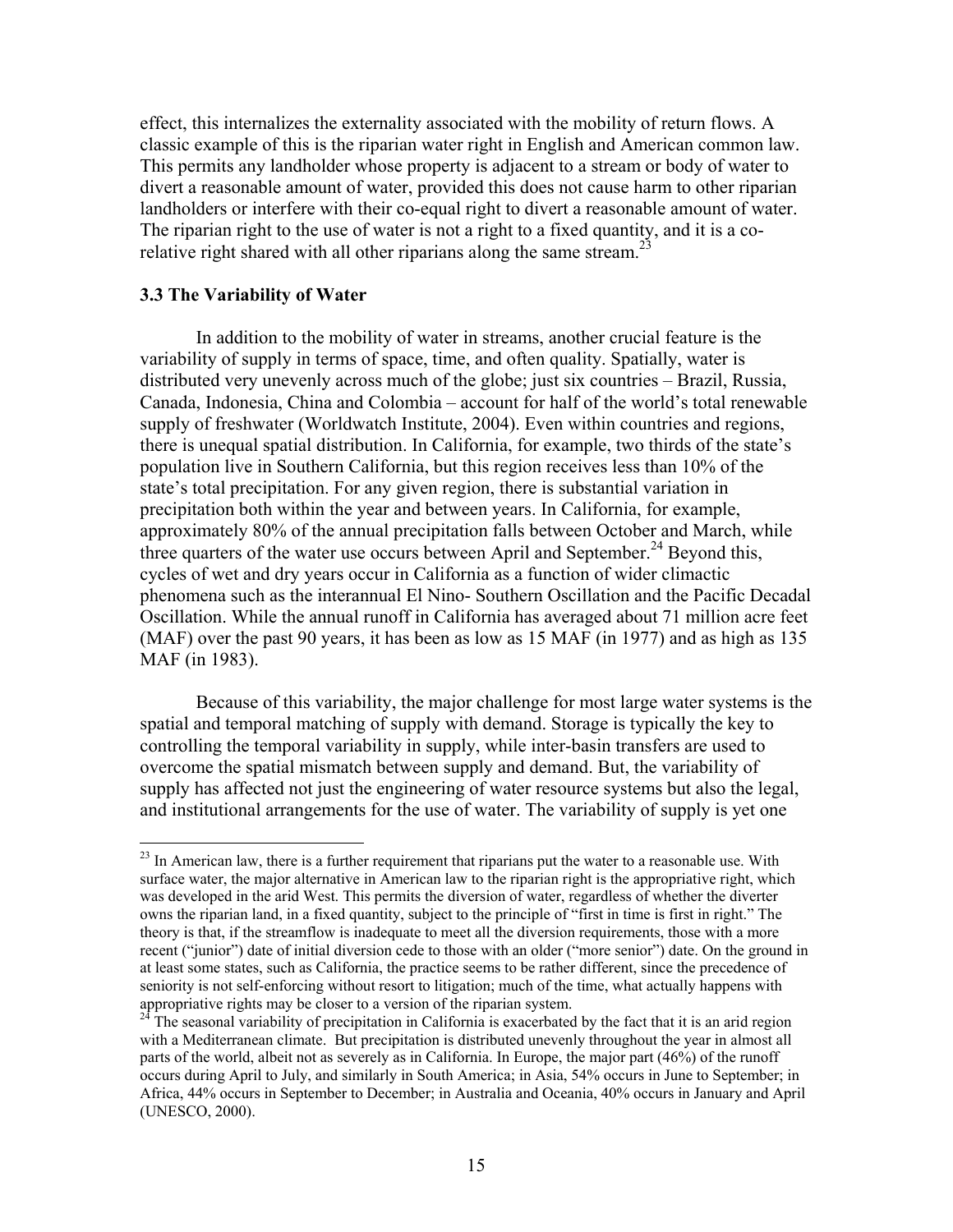more point of divergence between water and land, and it explains why the property rights regimes are different: it would surely be difficult to apply the ownership rights in land to so variable a resource as water.

Besides the variability in supply, there is the following parallel feature on the demand side for water. In typical agricultural uses of water, which account for the greatest volume of water use in many areas, the demand is intermittent in nature, in that crops need to be irrigated only at periodic intervals rather than every day. Until the advent of affordable storage, which was mainly a phenomenon of the  $20<sup>th</sup>$  century and large-scale (and perhaps subsidized) diversion of water, the intermittent nature of agricultural demand was an important factor supporting the sharing of access whereby, if there is water in the stream and one member of the group is not currently diverting water from the stream, other members of the group are allowed to divert the water rather than let it flow to "waste" in the ocean. <sup>25</sup> This is another difference with land: while the demand for water is intermittent, the demand for land to grow crops or to locate a building is continuous, and there can be no such sharing of the same resource among multiple users. The intermittent nature of the agricultural demand for water is conducive to the collective sharing of a right of access as opposed to individual ownership of a property right.

#### **3.4 The Cost of Water**

 $\overline{a}$ 

 Compared to other commodities, and other utility services, the cost of water has several distinctive features which complicate its supply.

 Water is bulky, and expensive to transport relative to its value per unit of weight. Consequently, the transportation infrastructure for water is far less extensive than that for more valuable liquids such as petroleum. Also, compared to electricity, water is relatively expensive to transport, but relatively cheap to store. Therefore, the strategy for averting shortage takes a different form with water than electricity. If there is a sudden shortfall in supply, with electricity this can be made up almost instantaneously by importing power over the grid from a source that could be 1,000 miles away or more. With water, there is no comparably interconnected transportation grid and, even if there were, it takes longer to move a comparably large quantity of water. Thus, to deal with unexpected outages, one has to either resort to rationing or stockpile sufficient stored water prior to the period of peak use.

 Another distinctive economic feature is that water supply is exceptionally capitalintensive compared not only to manufacturing industry generally but also to other public utilities. In the US, for example, the ratio of capital investment to revenues in the water industry is double that in natural gas, and 70% higher than in electricity or

<sup>&</sup>lt;sup>25</sup> Storage changes this, because streamflow can be stored when it is not currently being used. The discussion here focuses on agricultural rather than urban use of water. Urban use is different because it is more continuous in nature, and when there is a piped water supply this is typically pressurized, unlike with agriculture which relies mainly on gravity flow. Gravity distribution fosters sharing of intermittent access, while pressurized distribution fosters simultaneous individual access.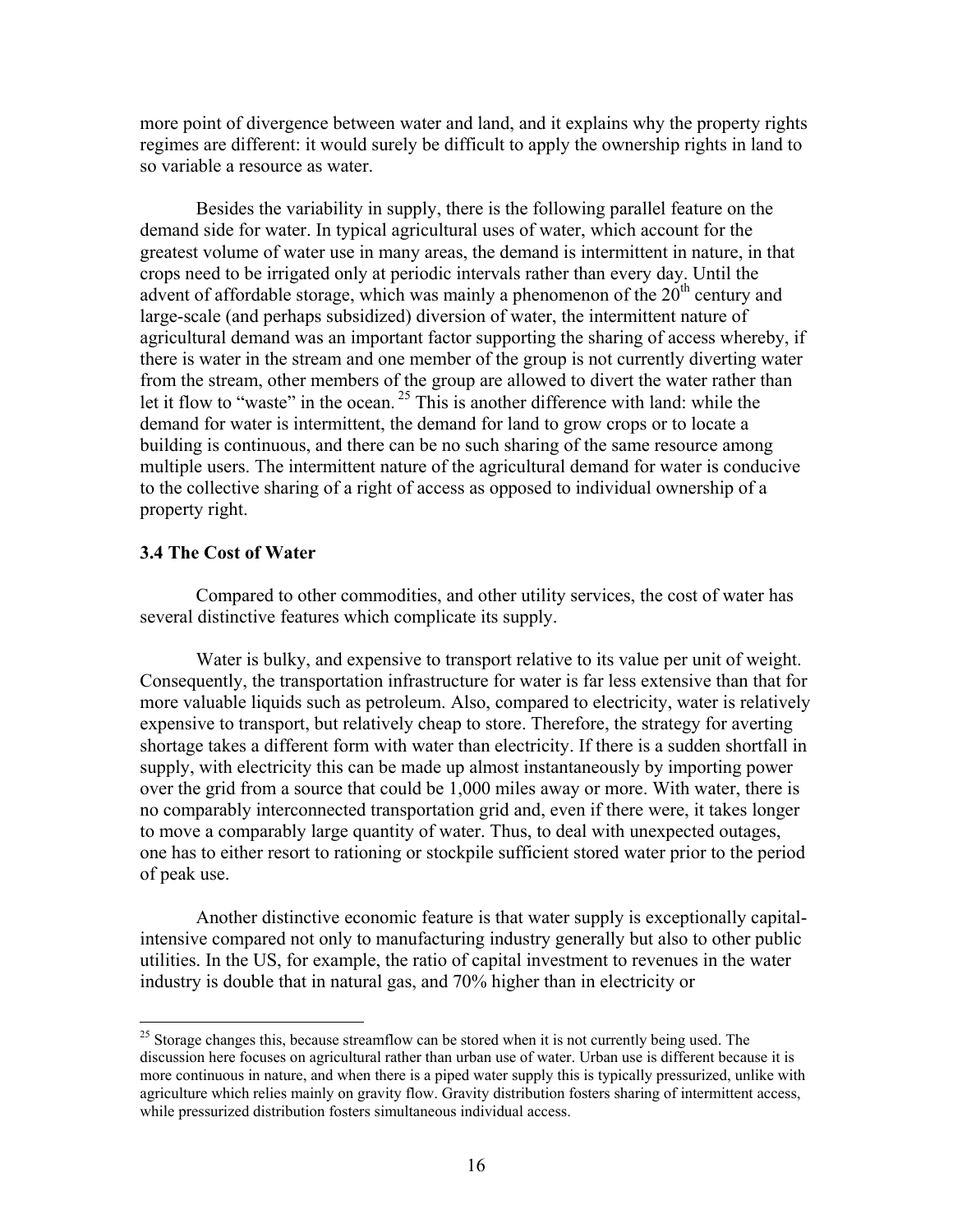telecommunications. Moreover, the capital assets used in water supply cannot be removed to another location and are generally unusable for any other purpose; they represent an extreme type of fixed, non-malleable capital. Furthermore the physical capital in the water industry is very long-lived. The infrastructure associated with surface water storage and conveyance and the pipe network in the streets can have an economic life of 50-100 or more years, far longer than that of capital employed in most manufacturing industry or in other public utility sectors.<sup>26</sup>

 In addition, there are significant economies of scale in many components of water supply and sanitation. These are especially pronounced for surface water storage: given a specific dam site, within some range, by increasing the capacity of the dam one can significantly reduce the unit cost of stored water. With a groundwater source, by contrast, the economies of scale in production are much less pronounced. There are also important economies of scale in the treatment and conveyance of drinking water and wastewater.<sup>27</sup>

The capital intensity, longevity, and economies of scale mean that water supply and sanitation costs are heavily dominated by fixed costs. In a simple surface-water supply system with minimal treatment of drinking water, minimal treatment of sewage prior to discharge, and a heavy reliance on gravity flow, the short-run marginal cost of water supply and sanitation may be almost zero except for small costs associated with pumping to move water through the system. Even in a modern system with full treatment of drinking water and sewage discharges, the short-run marginal costs are relatively low. In the US, the ratio of operating costs to total costs for efficient water firms is about 10%; by contrast, it is 32% for gas utilities and over 57% for electric utilities.<sup>28, 29</sup>

The capital intensity and economies of scale associated with surface water supply have profound economic and social implications. For one thing, because these are classic pre-conditions for a natural monopoly, they make it more likely that there will be a single

<sup>&</sup>lt;sup>26</sup> The Roman aqueduct that still stands in Segovia, Spain is ample testimony to the physical longevity of certain types of conveyance structure. The effective life of a dam is governed by the rate of siltation but can be well over a century. For piping, the American Waterworks Association recommends a replacement cycle of 67 years. A conventional drinking water treatment plant may have a useful life of 40 years, although high technology processes such as reverse osmosis facilities have a shorter life. Compared to surface water, the capital infrastructure associated with groundwater typically has a shorter life; a groundwater pump might typically have a life of about 25 years in the case of an electric pump, or about 15 years for a diesel  $\sum_{27}$  pump.

<sup>&</sup>lt;sup>7</sup> With the conveyance of drinking water from the point of production to the point of use, and of treated wastewater to the point of discharge, there are economies of scale with respect to volumetric capacity but not length.

<sup>&</sup>lt;sup>28</sup> Spiller and Savedoff(1999); Armstrong et al. (1994) report that, in the UK water industry, operating costs represent less than 20%, and fixed costs more than 80%, of total costs.

 $29$ <sup>o</sup>When piped water supply was introduced into cities in the nineteenth century, water agencies chose not to meter individual homes or small non-residential users partly because of an ethos in favor of promoting universal service but also because water was so cheap at the margin that they felt it was not worth the cost of metering it. By contrast, electricity and gas were metered in residential connections. Water service was financed by charges based on the type or value of the property being served. In the US, metering of residential users did not become common until well into the twentieth century, and there were some notable handouts (Denver and New York City did not meter until about 15 years ago). In the UK, nearly all residential water users were unmetered prior to privatization in 1990.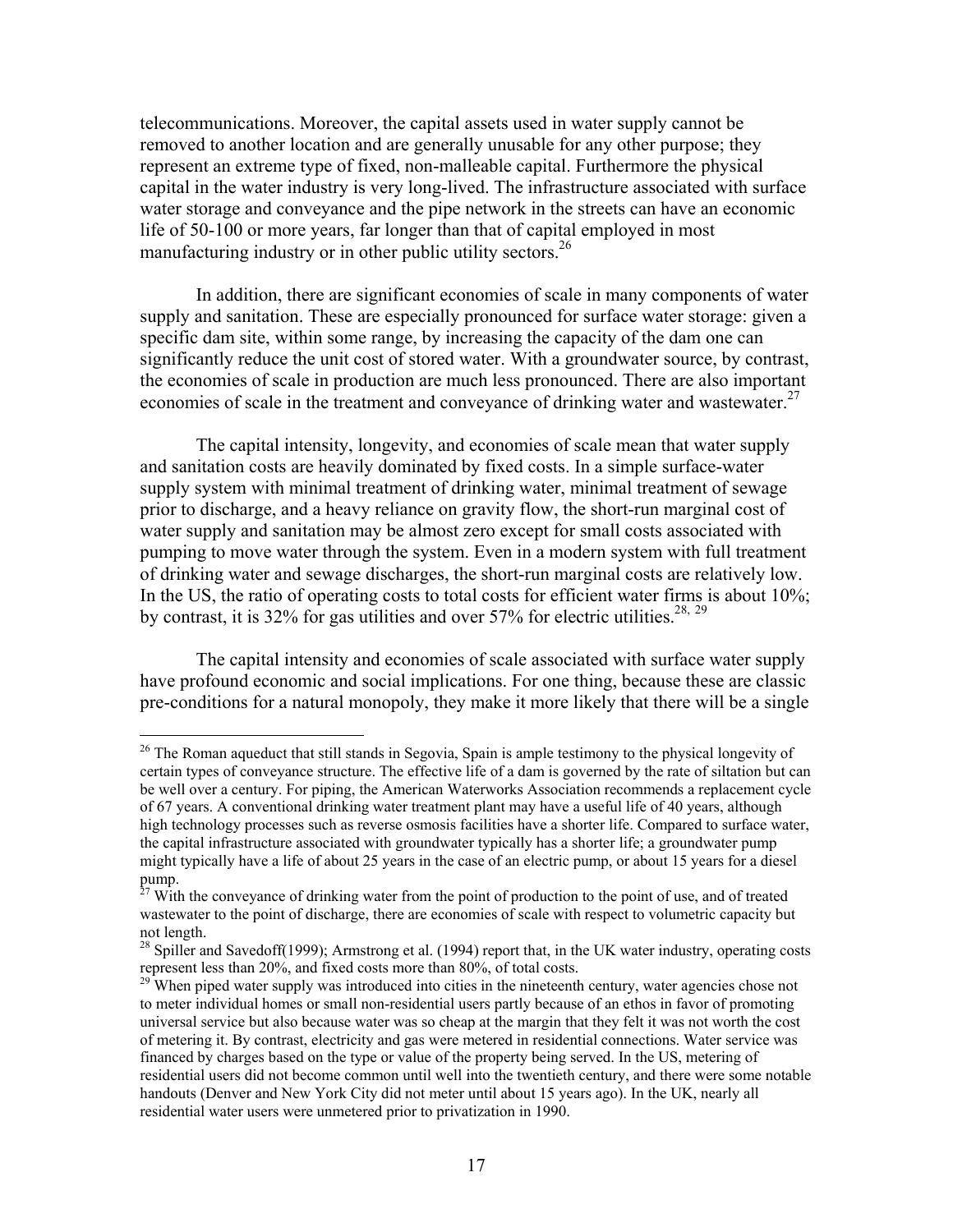provider in any given area. More generally, they foster public provision of a surface water supply rather than individual, self-provision, whether the public provision is by a collective of the users or a monopoly seller.<sup>30</sup> Furthermore, the construction and operation of large-scale surface water storage and distribution systems require a high degree of co-ordination and social control. This was the central thesis of Wittfogel's (1957) study of ancient "hydraulic societies" – civilizations that were dependent on largescale surface water diversion and distribution systems, such as Mesopotamia, Egypt and China. Wittfogel argued that, in such societies, the effective provision of water required the centralization of power and an "oriental despotism" mode of governance in which a state bureaucracy, headed by an absolute ruler, ruled on the basis of its control of the hydraulic system. Wittfogel's work was subsequently criticized by other scholars.<sup>31</sup> Nevertheless, his notion still resonates; it was applied to the American West by Worster (1992), who characterized this as a hydraulic society based on the development and control of water infrastructure by a political elite. This characterization is contested by Kupel (2003), who argues that the history of water projects in Arizona is one of response by civic leaders to requests for service by urban and suburban residents, closely resembling other aspects of the history of modern urban infrastructure. This is not necessarily a contradiction: the commonality in urban infrastructure is capital intensity and economies of scale, with the consequent need for public sector leadership and social co-ordination and, also, the consequent prospect of a handsome increase in land value in the area being served. $32$ 

Another problematic consequence of the capital intensity, longevity of capital, and economies of scale in surface water infrastructure is the propensity to what might be called lumpiness or, less politely, gigantism in these systems. Because of the economics, there is a strong incentive to make a substantial expansion of capacity at a single point in time rather than to plan for a series of incremental changes spread out over time.<sup>33</sup> The drawback is that it may take many years, or decades, before the demand materializes to utilize this capacity (and the willingness to pay to finance it). When fully utilized, the project provides water at a low cost; but there is uncertainty whether and when it will be

 $30$  For urban water, the main alternatives to a public supply of surface water are water vendors or household self-provision through pumped wells or rainwater catchments. Where there are water vendors, the unit cost of vended water is always much higher than that of water from piped supply, typically by a factor of 10 or more. The primary reason for the cost differential is economies of scale: it is far more expensive to deliver water in relatively small quantities through multiple trucks rather than in large quantities through a single pipe network. However, the up-front capital investment required for vended water is far lower than for a piped water supply, and this can make vended water a viable alternative.

<sup>31</sup> It was pointed out that large-scale irrigation works in Mesopotamia were developed *after* the rise of a centralized state, so that hydraulic society could be the result rather than the cause of state formation. The Maya civilization, where irrigation was of marginal importance, was cited as evidence that centralized states might not always be associated with hydraulic systems. It was also noted that there are several modern communities in Mesopotamia where small-scale cooperative irrigation works without centralized external control.

<sup>&</sup>lt;sup>32</sup> As noted above, the increase in land value made it possible to finance urban water infrastructure with property taxes rather than through user charges. This may have been economically rational not only because of the very low marginal cost of urban water, but also because of the public good benefits of urban water supply associated with improved fire protection and also what, in the nineteenth century, were believed to be the public health benefits of washing down streets (Anderson, 1980).

<sup>&</sup>lt;sup>33</sup> By contrast, systems supplied from groundwater are considerably less lumpy and more scaleable.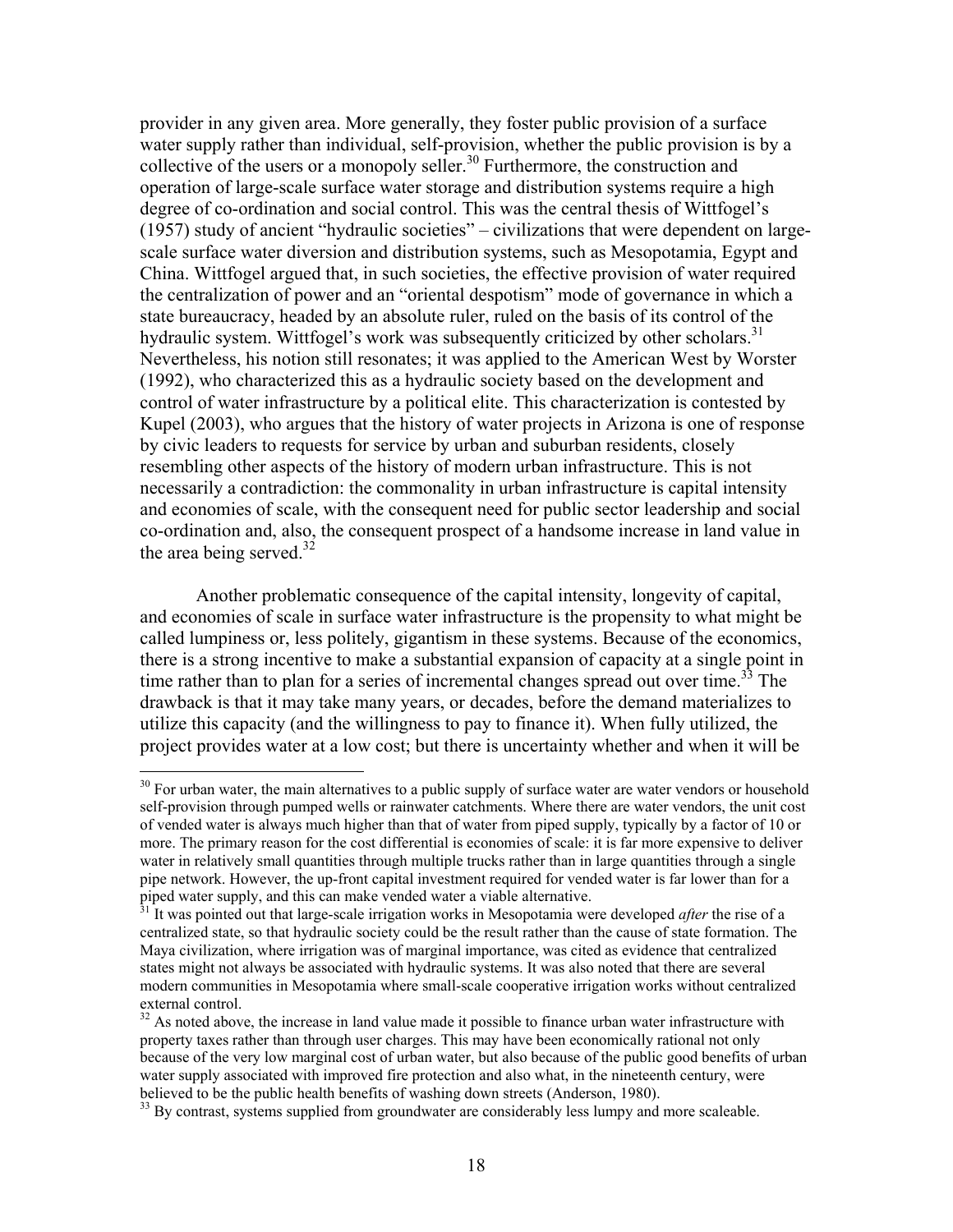fully utilized, and meanwhile it ties up scarce capital. Large surface water projects are risky, and difficult, inter-temporal balancing acts.<sup>34</sup>

#### **3.5 The Price of Water**

 $\overline{a}$ 

It is important to emphasize that the prices which most users pay for water reflect, at best, its physical supply cost and *not its scarcity value*. Users pay for the capital and operating costs of the water supply infrastructure but, in the US and many other countries, there is no charge for the water per se. Water is owned by the state, and the right to use it is given away for free. Water is thus different from oil, coal, or other minerals for which the US government requires payment of a royalty to extract the resource. While some European countries, including England, France, Germany and Holland, do levy an abstraction charge for water, these charges tend to be in the nature of administrative fees and are not generally based on an assessment of the economic value of the water being withdrawn. Thus, in places where water is cheap, this is almost always because the infrastructure is inexpensive, or the water is being subsidized, rather than because water is especially abundant.

In the US, it has long been noted that the prices charged to farmers are far lower than those charged to urban residents, often by a factor of 20 or more. It is widely assumed that this is because irrigation water is subsidized by the federal government, but this is not in fact the main reason. It certainly is true that the federal government has subsidized irrigation in the West by waiving interest charges and other means. Between 1902 and 1994, the federal government spent \$21.8 billion to construct 133 water supply projects in the West. Although most of the water from these projects is used for irrigation, the cost allocated for repayment by irrigation users was set at \$7.1 billion (33%). Of this, \$3.7 billion was subsequently waived. Of the remaining \$3.4 billion payable by irrigators, only \$0.95 billion had actually been repaid as of 1995 (General Accounting Office, 1996). The remaining balance will not be paid off until well into this century, if at all. The combined effect is that recipients of irrigation water from these projects will have repaid, on average, about 10 cents on each dollar of construction cost.

However, these projects account for only about 19% of total irrigation supply in the West. The remainder comes from groundwater or non-federal surface supply projects, none of which is subsidized to a significant degree.<sup>35</sup> While the non-federal irrigation supply is more expensive than the federal supply, typically by a factor of about two or

<sup>&</sup>lt;sup>34</sup> This is well illustrated by the experience of the Central Arizona Project, the most recent large water project in the US, which actually went bankrupt (Hanemann, 2002). The two key parameters for the economic viability of a water project are the discount rated use to assess the present value of net benefits, and the rate of growth in the public's ability and, more importantly, willingness to pay for the water. Public agencies can generally borrow at a lower interest cost than private firms, and also are more apt to take a long-term perspective in evaluating investment. The public sector's ability and willingness to apply a low discount rate is a major reason for its predominant role in the provision of water supply infrastructure. For all the rhetoric on privatization of water, the private sector seems more interested in taking over the operation of existing infrastructure rather than financing new infrastructure, except for water treatment facilities which, as noted above, have a shorter life than other water supply infrastructure.<br><sup>35</sup> If there is a subsidy, it is likely to be for the electricity component.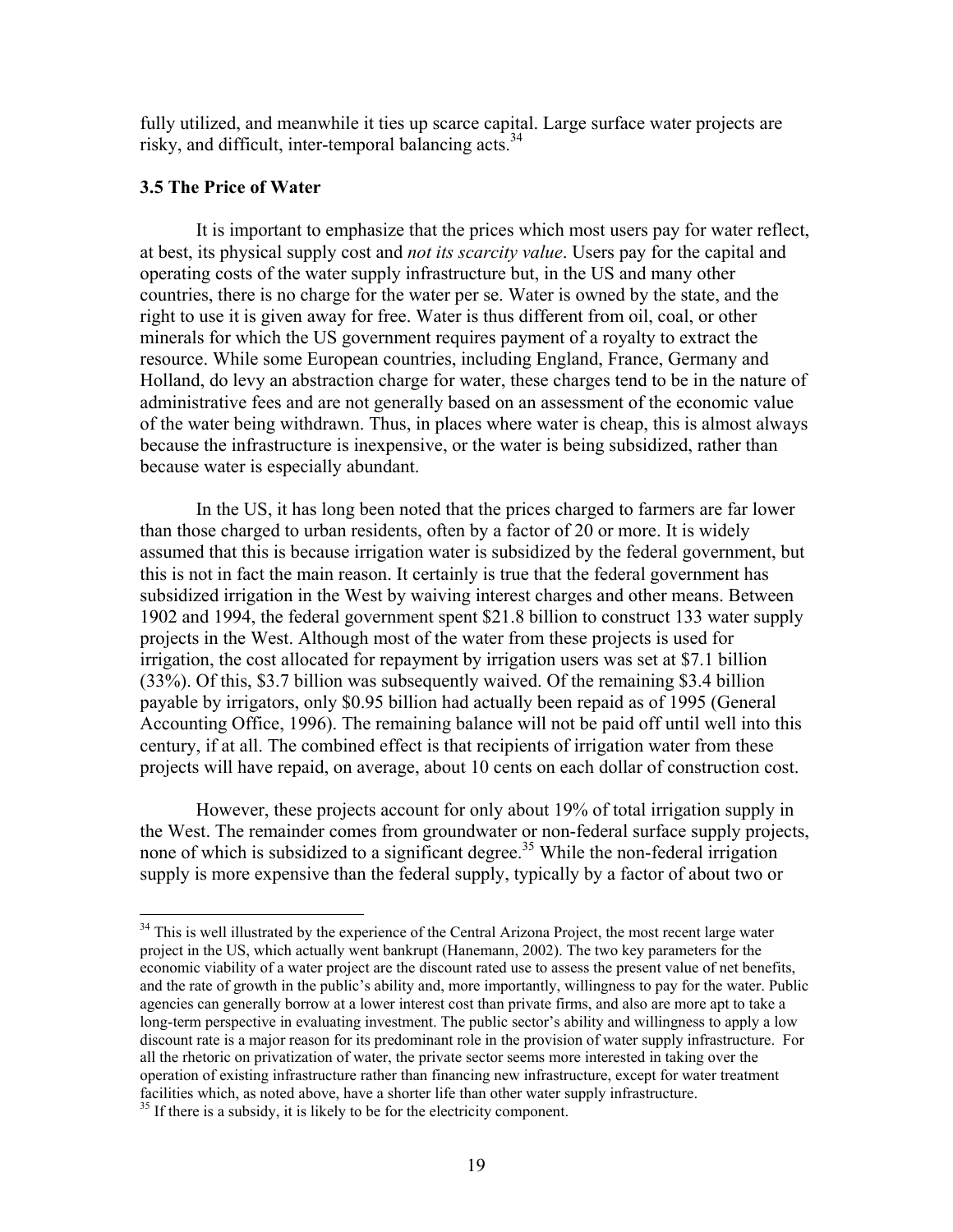three, it still is much cheaper than urban water supply. The reason is the difference in costs. Irrigation water is not treated. Irrigation water is not available on demand via a pressurized distribution system. And, the physical capital used for irrigation supply is often old and long-lived, and it may have been paid off long ago. The longevity is a crucial factor because most water in the US – both urban and agricultural – is priced on the basis of its historic cost, which is generally far below its current replacement cost.

#### **3.6 The Essentialness of Water**

Water is essential for all life – human, animal, or plant. In economics, there is a concept, also called essentialness, that formalizes this notion. The concept can be applied either to something that is an input to production or to something that is directly enjoyed by people as a consumption commodity. In the case of an input, if an item has the property that *no* production is possible when this input is lacking, the item is said to be an essential input. In the case of a final good, if it has the property that *no* amount of any *other* final good can compensate for having a zero level of consumption of this commodity, then it is said to be an essential commodity. Water obviously fits the definition of an essential final good: human life is not possible without access to 5 or 10 liters of water per person per day. Water fits the definition of an essential input in agriculture, and also in several manufacturing industries (e.g., food and beverages, petroleum refining, lumber and wood products, paper, chemicals, and electronic equipment). $36$ 

 However, essentialness conveys no information about the productivity or value of water *outside the vicinity of the threshold*. It implies nothing about the marginal value associated with, say, applying 30 versus 35 inches of water to irrigate cotton in the Central Valley of California. It says nothing about the marginal value of residential water use at the levels currently experienced in Western Europe or the United States – the latter averages about 120-140 gallons per person per day, more than two orders of magnitude larger than the minimum quantity that is needed for human survival.<sup>37</sup>

 The latter statement is not meant to belittle the uses of water by households in Western Europe or the United States. My point is that, in addition to being essential for human life, water contributes in important ways to the enjoyment of the satisfactions of life. Consequently, there are many other residential end uses of water besides its use for drinking. Indeed, if one examines the history of residential water use in the US from the early nineteenth century to the present, it is striking how water consumption has grown over time through the steady accretion of end-uses, each representing the discovery of a new way to employ water for people's use and enjoyment. When a piped water supply first became available in the nineteenth century, the initial household uses were the same ones that had existed when family members had to fetch water from an external source –

 $36$  These are the largest water-using industries in the US in terms of freshwater intake.<br><sup>37</sup> Total urban water use in the US averages about 180-220 gallons per capita per day, depending on the location. Throughout, I am using US units of measure.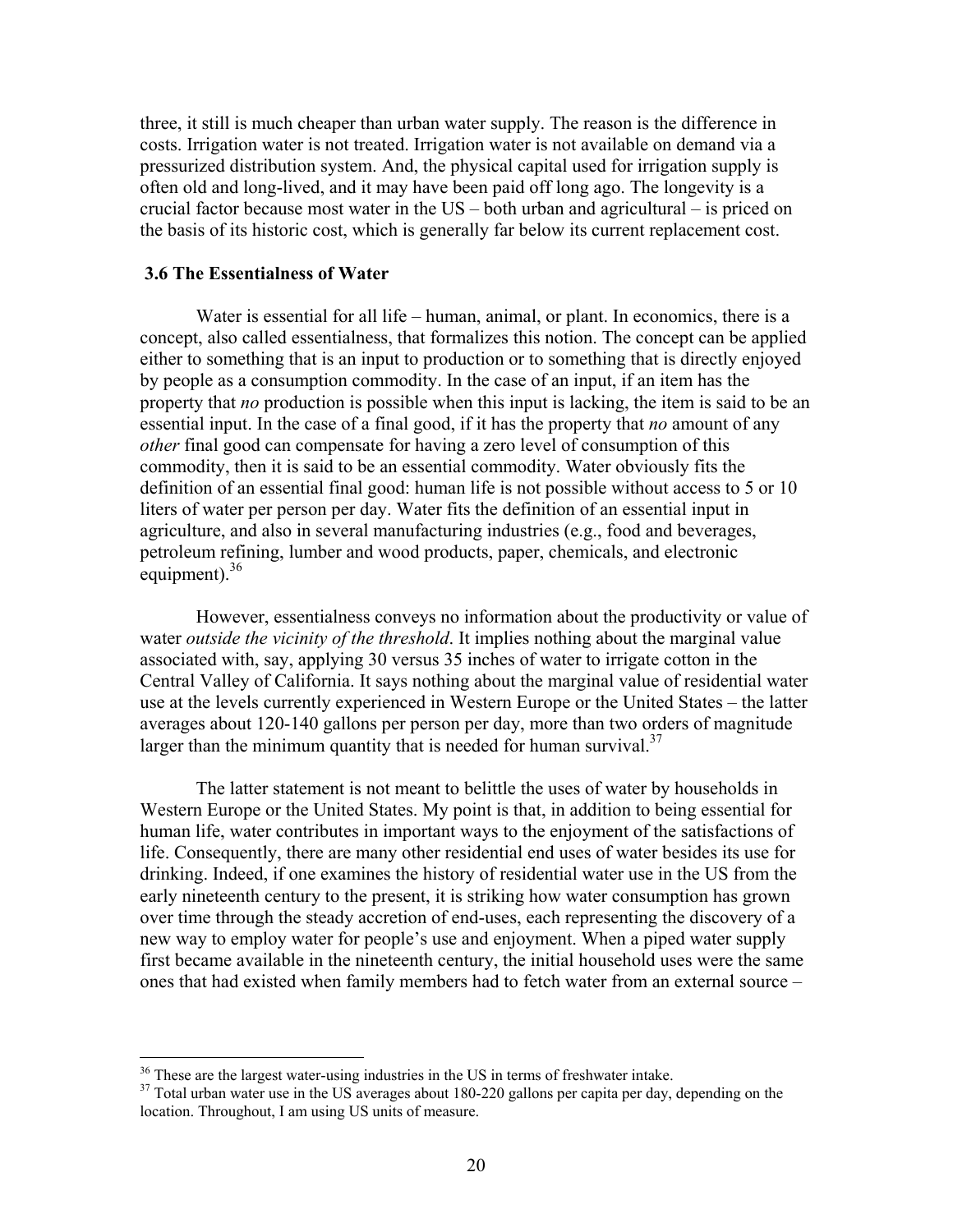drinking, cooking, hand washing, and limited bathing.<sup>38</sup> As time passed, many other uses were found – tubs for bathing, water borne sanitary waste disposal, outdoor landscape and garden watering, automatic clothes washers, swimming pools, automatic dish washers, car washing, garbage disposal, indoor evaporative cooling, hot-tubs, lawn sprinklers, etc. The result has been a constantly rising trajectory of per capita household water use.

 Two conclusions can be drawn from this historical experience. First, in developed countries, the fact that water is essential for human life is almost certainly irrelevant when assessing the value of residential water supply because the ways in which water is used are nowhere near the threshold level at which essentialness applies. Second, there is a possibility that some of the developing countries may also move along a rising trajectory of residential water consumption because the things that have made abundant water use an element of a comfortable modern life style in developed countries could also become attractive to people in these countries as their income rises.

For reasons that are entirely understandable, there is a tremendous emphasis in the water literature on the need to secure at least a minimal water supply for the nearly 1.1 billion people around the globe who currently live without access to an improved water source. In developing this estimate, the United Nations and the WHO used a figure of 20 liters per person per day as the minimum human requirement for water for drinking and basic sanitation. Gleick (1999) has argued that this is too low, and has advocated the adoption of a basic human right to 50 liters per person per day as the minimum required for bathing and cooking as well as the other basic needs. As noted above, these low levels of consumption are not very different from the initial levels of water use in developed countries when piped water was first introduced in the nineteenth century. It is important to recognize that, if the efforts to provide improved water supply and sanitation in the developing countries are successful, the future levels of water use that might ultimately emerge in these countries could diverge from these minimum levels, as happened in the developed countries.

In short, while it is obviously appropriate to think in terms of human *needs* for water, it is also appropriate to recognize that people also have *demands* for water as a commodity that generates pleasure by utilizing it in various ways. As they become more affluent, poor people are likely to choose to allocate more of their resources to satisfying not just their needs of the body but also their "wants of the mind, most of them proceeding from imagination," perhaps including some domestic end uses of water that might seem outlandish today.

If and when this broadening of domestic water use beyond the basic minimal level occurs, an important implication is that planners will need to adopt a *behavioral* approach

1

<sup>&</sup>lt;sup>38</sup> For example, Blake (1956) notes that out of 15,000 houses with running water in Philadelphia in 1849, only about 3,500 were equipped with private baths. In 1871, by contrast, 112,457 Philadelphia houses had running water, and 80,000 of these had bathtubs and fixtures for hot and cold water (Anderson, 1988). The use of water closets to remove human wastes did not become widespread until almost two decades after the introduction of piped water into homes (Tarr, 1979).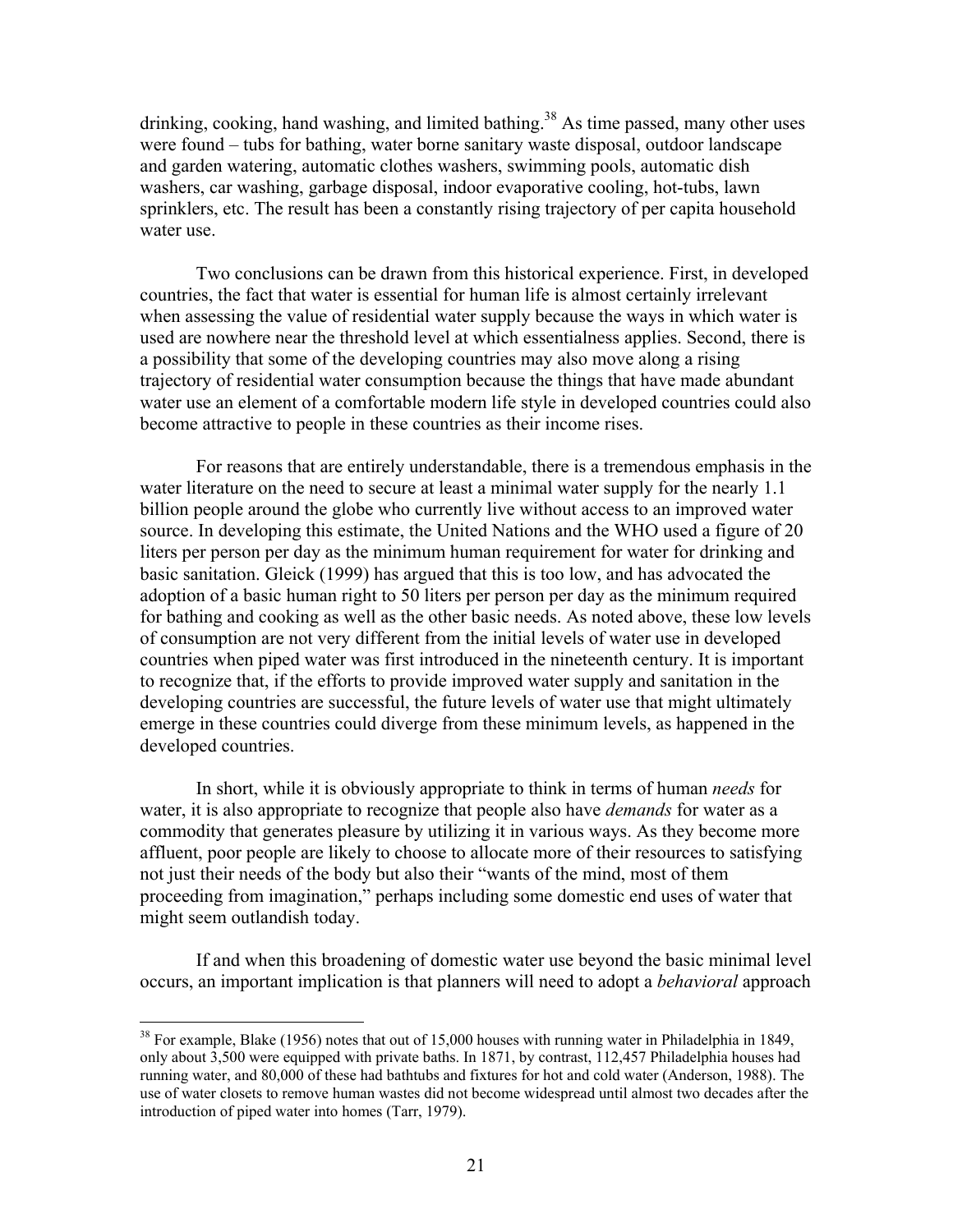to the analysis and projection of urban demand, as opposed to the engineering/public health approach that dominates the literature on water and poverty today. The behavioral approach focuses not on how much water people need but rather on how much water they are willing to pay for.

The difference between the engineering and behavioral perspectives is well illustrated by the experience of the World Bank over the past fifteen years. Water planners in the Bank originally thought that water and sanitation projects in developing countries were not viable if they required households to pay more than 3-5% of their income for the project services because this would be more than they would be willing or could afford to pay, rendering the projects infeasible (World Bank, 1975). It became evident from detailed household-level studies sponsored by the Bank in the 1980s and 1990s that, in many developing countries, some households spend considerably more than this on access to traditional, unimproved water and sanitation. Some households purchase water from vendors at prices which can be much higher than the cost of piped water. Where there is piped water supply, many households incur expenses on installing storage capacity in the home to ensure that they have water when the pipes run dry; others undertake a wide variety of practices to treat contaminated water in their home to make it safe to drink. Moreover, some carefully designed contingent valuation surveys by Dale Whittington and his colleagues showed that some households have a willingness to pay for improved water supply that can exceed  $3-5\%$  of household income.<sup>39</sup>

The issue is not how much a household values access to water versus no access to water at all but, rather, how much it values a piped, public water supply relative to the existing alternatives. In this context, it is interesting to review what is known about how the adoption of water relative to other utility services varies with household income in developing countries. Komives, Whittington and Wu (2003) have analyzed data on the percentage of households at different income levels with four utility services: piped water, sewer, electricity, and telephone.<sup>40</sup> As monthly household income increases from very low levels to US\$300 per month, coverage of all of these infrastructure services increases rapidly; above US\$300 coverage increases at a slower rate. However, what is most striking is that, for households in this sample, at all income levels, more people have electricity than piped water or sewer. Very few of the poorest households have piped water or sewer, but almost a third of these households have electricity service. In Kathmandu, Nepal, for example, all of the households surveyed had the option to connect to electricity, water, and sewer; the majority of the very poor households chose electricity but not water or sewer. As income increases, the percentage of households choosing water and sewer increases, but the percentage with electricity is always higher. Almost no one, at any income level, has only a piped water service; but many households have electricity and not water. Thus, although most households would certainly like improved

 $39$  The subsequent experience when the Bank went ahead and implemented the projects has borne out the predictions of the contingent valuation surveys quite well (Griffin et al, 1996). It would be wrong to infer too much from the data on vended water purchases because the vast majority of households in developing countries do *not* buy from vendors. This implies that their willingness to pay for vended water is *less* than the cost.

<sup>&</sup>lt;sup>40</sup> The data come from the World Bank's Living Standards Measurement Surveys covering over 55,000 households in 15 developing countries.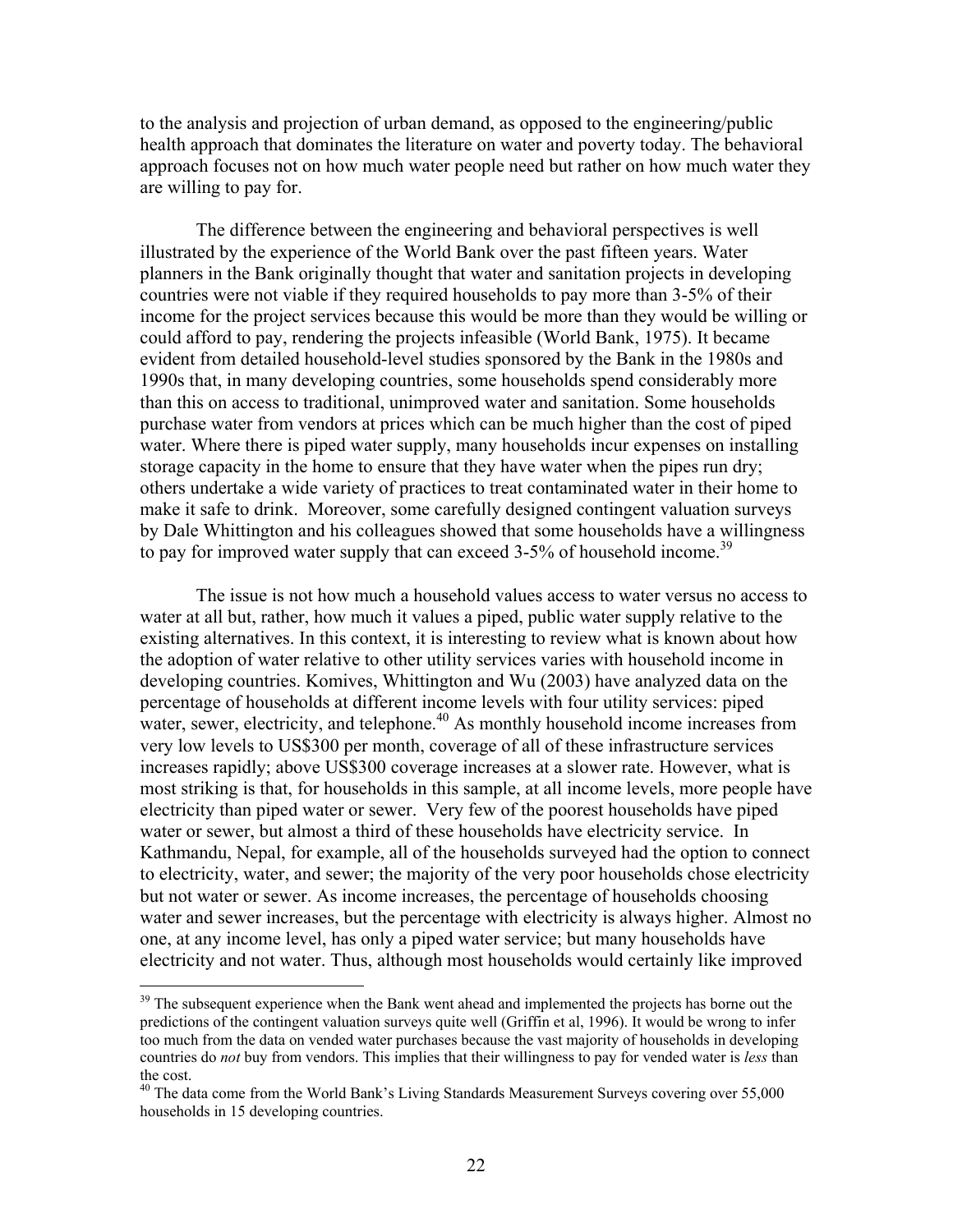water and sanitation services, it is not their most important development priority; given their limited resources, many of them want electricity before an in-house piped water or sewer connection.<sup>41</sup>

In short, the fact that water itself is a necessity does not necessarily mean that people prefer piped water over electricity service. Indeed, because water is a necessity, households must already have some access to water supply. The question is thus how much they value an *improved* supply. This will depend on how bad the existing water service is, and how much better the improved service is expected to be.<sup>42</sup>

#### **3.7 The Heterogeneity of Water**

It is common to talk of the value of water as though it were a single, homogenous commodity. This is obviously false: water has many dimensions besides just quantity. These include: (a) location, (b) timing, (c) quality, and (d) variability/uncertainty. To a user, one liter of water is not necessarily the same as another liter of water if it is available at a different location, at a different point in time, with a different quality, or with a different probability of occurrence.

There are two ways to incorporate the multi-faceted nature of water in an economic analysis. The first approach is simply to define different types of water as different commodities. For example, the consumption of water in January is represented by  $x_1$ , that in February is represented by  $x_2$ , that in March by  $x_3$ , etc. The consumer is then assumed to have a utility function defined over monthly consumption throughout the year and also over other commodities whose consumption is denoted by *z* (which can be a vector or a scalar), leading to the formulation

(1) 
$$
u = u(x_1, x_2, ... x_{12}, z).
$$

 $\overline{a}$ 

The significance of this formulation is that it leads to *separate* demand functions for consumption in each month. The demand for water in the  $i<sup>th</sup>$  month will be a function of the price of water in that month, the prices of water in the other months (which may or may not be different), and the price of *z*, as well as the consumer's income,  $x_i = h^i(p_1, p_2,$  $\ldots$ ,  $p_N$ ,  $p_z$ , $y$ ). The differences between one month's demand function and that of another will reflect the different ways in which the two monthly consumptions enter the underlying utility function (1). Given this approach, the annual demand for water is the aggregate of the 12 separate demand functions for the individual months. There is no demand function for annual consumption of water *per se*, except in the special case where the underlying utility function takes the particular form

 $41$  This does not mean that water and electricity are not complements – they often are. It simply suggests that people with limited budgets who cannot afford both generally prefer to have electricity first and piped water later.

 $42$  It may also depend on the quantity of water involved – because of diminishing marginal utility, what a household would be willing to pay per unit for the first 20 lcd is not necessarily the same as it would pay to go from 40 to 60 lcd.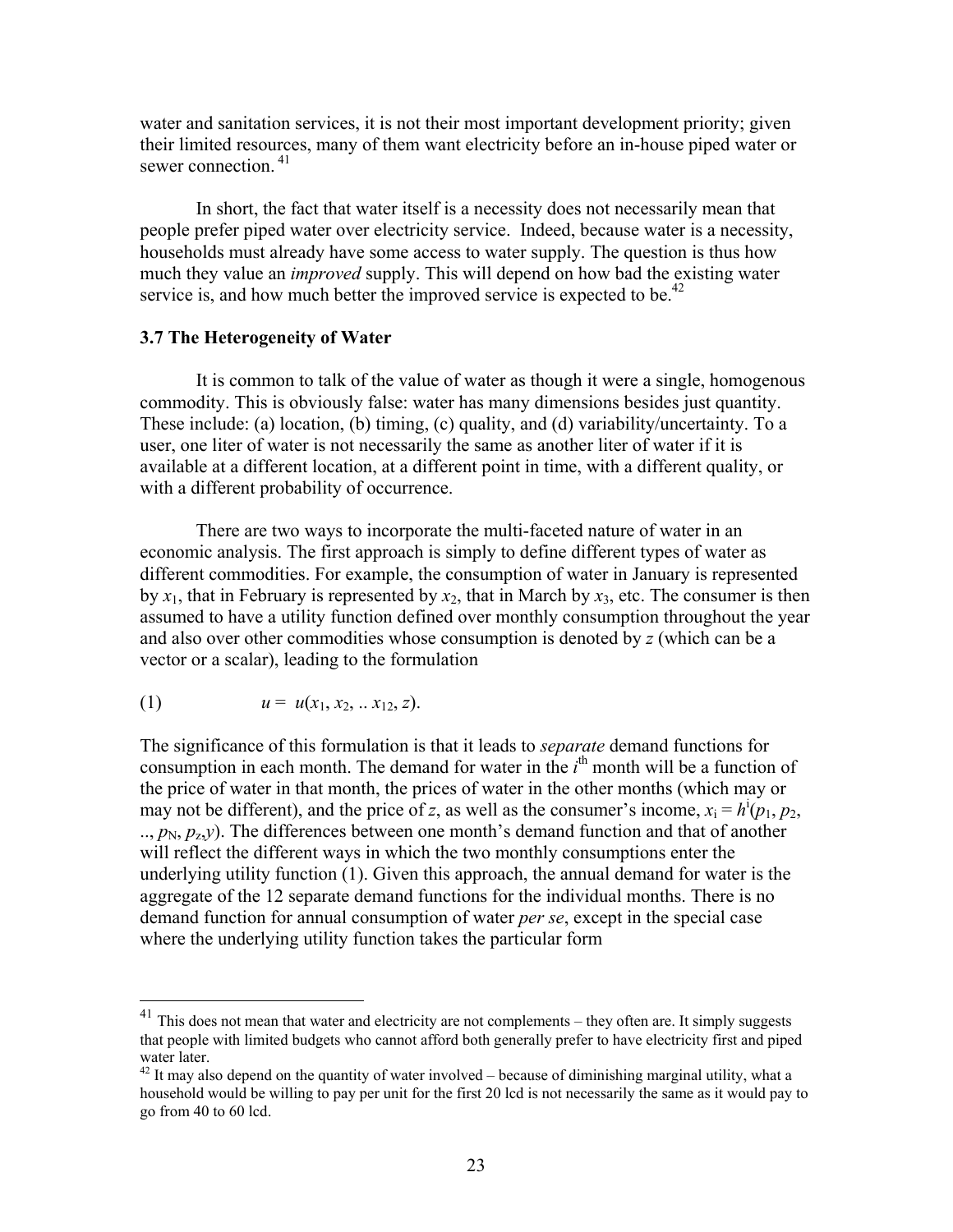(2) 
$$
u = u(x_1, x_2, ... x_{12}, z) = u(\sum x_i, z).
$$

This is the only formulation that generates a well-defined demand function for aggregate annual consumption,  $X \equiv \sum x_i$ . Note, however, that the formulation in (2) implies that water consumption in any month is a *perfect substitute* for consumption in any other month. <sup>43</sup> More generally, if one discounts the difference between facets of water use and treats water as a single, homogeneous commodity, this is equivalent to assuming that the different types are all perfect substitutes for one another. It is an empirical question whether this is a plausible assumption.

The alternative framework for analyzing differentiated commodities was provided in a somewhat simple form by Lancaster (1966) and then broadened by Maler (1974), and is known as the *characteristics* approach to consumer demand.<sup>44</sup> The Lancaster-Maler model extends the utility model (1) by offering an explicit account of *why* the x's are viewed as separate commodities, based on their specific characteristics. The notion is that there is a set of characteristics or attributes associated with each commodity. Suppose there are *K* relevant characteristics (attributes), and let *q*ik denote the amount or level of the  $k^{\text{th}}$  characteristic associated with one unit of consumption of commodity *i*. The characteristics of each commodity are taken as given by the consumer who is free to vary only the quantity of the commodity,  $x_i$ . Thus, if the consumer wishes for more of the  $k^{\text{th}}$ characteristic, she accomplishes this not by changing the characteristics of any good, since these are fixed to her, but rather by switching her consumption towards commodities with a high level of this characteristic (i.e. a high value of  $q_{ik}$ ); quality variation is accomplished through quantity variation. If there are *N* separate differentiated commodities together with undifferentiated consumption, *z*, the utility function takes the form

(3) 
$$
u = u(x_1, x_2, ... x_N, q_1, q_2, ... q_N, z)
$$

1

where  $q_i \equiv (q_{i1}, \ldots, q_{iK})$ . The demand functions for commodities now depend on the attributes as well as the prices, and take the form  $x_i = h^i(p_1, p_2, ..., p_N, q_1, q_2, ..., q_N, p_z, y)$ , *i*  $= 1, \ldots, N$ . Thus, this formulation provides a framework for analyzing the effect of characteristics/attributes on demand – it provides a model of the demand for attributes  $(i.e., for q)$ .

 I have focused so far on the multi-faceted nature of water with respect to consumer choice, but this obviously applies to producer choice also. Both of the

 $43$  Two commodities are said to be a perfect substitutes in consumption if the consumer is willing to trade off one for the other at the same, fixed rate of exchange regardless of how much or how little is consumed; in his eyes they can always be used in exactly the same way, with exactly the same outcome. When two commodities are perfect substitutes, they have essentially the same value. The polar opposite of perfect substitute is *perfect complement.* Two commodities are perfect complements if they are valued in fixed proportions to one another; consequently, they will always be purchased together in fixed proportions. In this case, no value is placed on increasing one of the items unless there is a corresponding increase in the other; an old-fashioned example (in England) was tea and milk.

<sup>&</sup>lt;sup>44</sup> The application of Maler's work to the modeling of differentiated commodities was exposited in Hanemann (1980).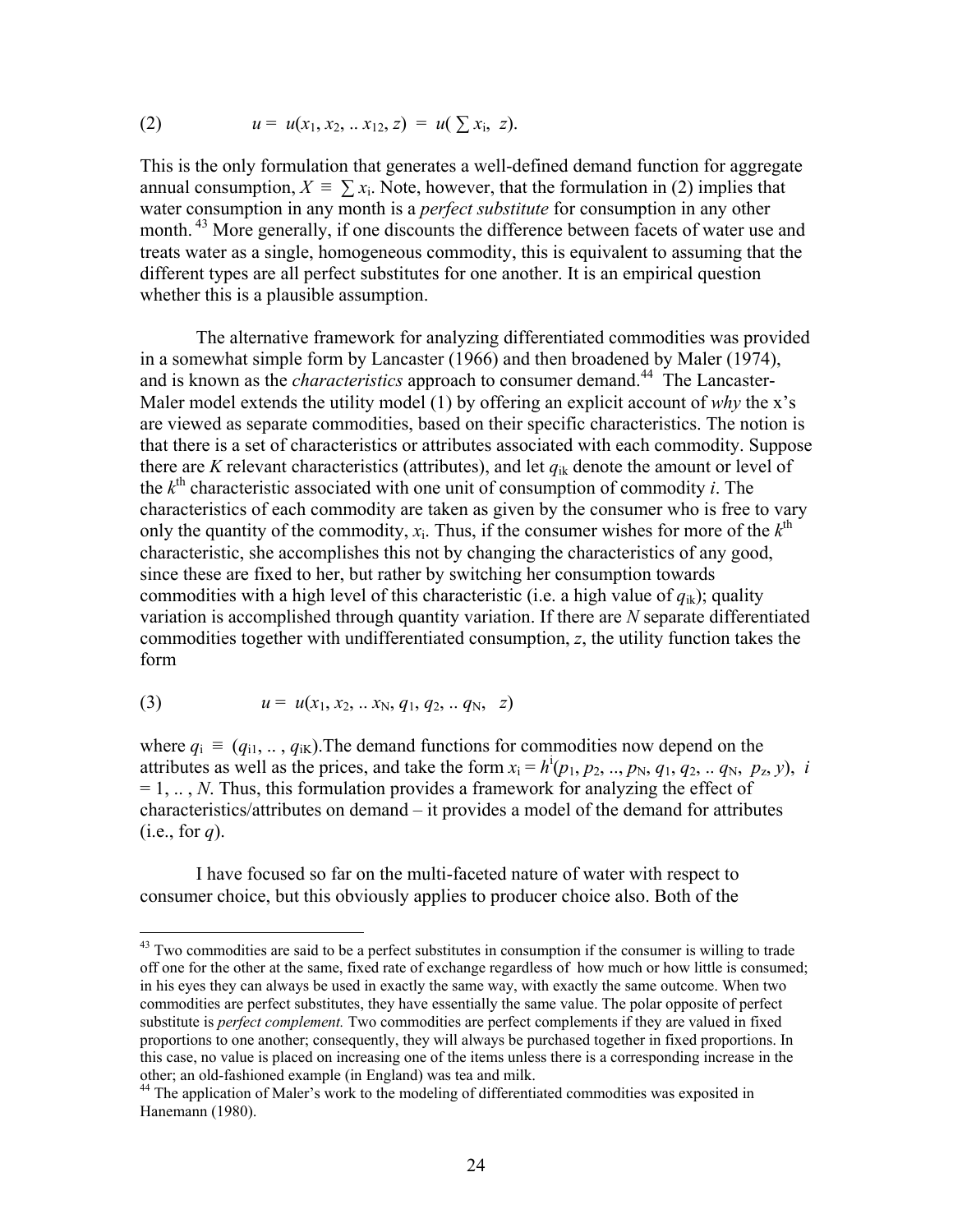approaches described above can be incorporated in a production function just as in a utility function. For example, the production analog of (3) is a production function of the form

(4) 
$$
y = f(x_1, x_2, \ldots x_N, q_1, q_2, \ldots q_N, z)
$$

where  $\nu$  is output, the *x*'s are forms of water input, and *z* is a vector of non-water inputs. Suppose, for example, that *y* is crop production,  $N = 2$ ,  $x_1$  is the quantity of groundwater pumped by a farmer, and  $x_2$  is the quantity of surface water delivered to the farmer by the irrigation district in which he is located. Even if the price were the same, the experience in California has been that most farmers do not consider groundwater and surface water to be equally attractive. They find groundwater more convenient because they totally control its supply and can obtain it at the flick of a switch while, with surface water, they have to wait until the irrigation district is able to route the water to them through the canal system. On the other hand, in some parts of California there are differences in water quality, with groundwater being more saline than surface water. Thus, immediacy of access and salinity are two of the attributes that enter the crop production function (4) in this case.

 In addition to providing a framework for conceptualizing the demand for *q*, whatever this may be, the Lancaster-Maler model also provides a framework for the economic valuation of *q*. It can thus be used to measure water users' willingness to pay for better availability of water, or less saline water, or a more reliable water supply, or more generally water of one type versus another (e.g., the premium on groundwater versus surface water, or on water at one location versus another).

 It should be emphasized that the attributes that differentiate one type of water from another are by no means limited to the type of physical characteristics mentioned so far, such as location, timing, quality, and reliability. Other aspects, such as how the water is provided, can be the object of people's concern and the focus of their preference. With water, users often care greatly about *fairness* in allocation or payment -- what is known as procedural justice -- and this may differentiate one source of water from another in their eyes. The Lancaster-Maler formulation permits one to incorporate such psychological or sociological attitudes within an economic model of the demand for water, so that one can analyze how these attitudes might generate a different value for water when provided in a particular way or obtained from a particular source.<sup>45</sup>

## **3.8 The 'Average instead of Marginal' Fallacy**

<u>.</u>

 In most policy-related applications of economic valuation involving water, the relevant quantity that needs to be known is the marginal value rather than the average or total value of water. Precisely because water is a necessity of life, most people have *some* access to *some* water, and most policy interventions therefore involve changing the quantity and/or quality of access rather than transforming the situation from no access to

 $45$  What Frey and Stutzer. (2005) refer to as procedural utility can be represented by this model.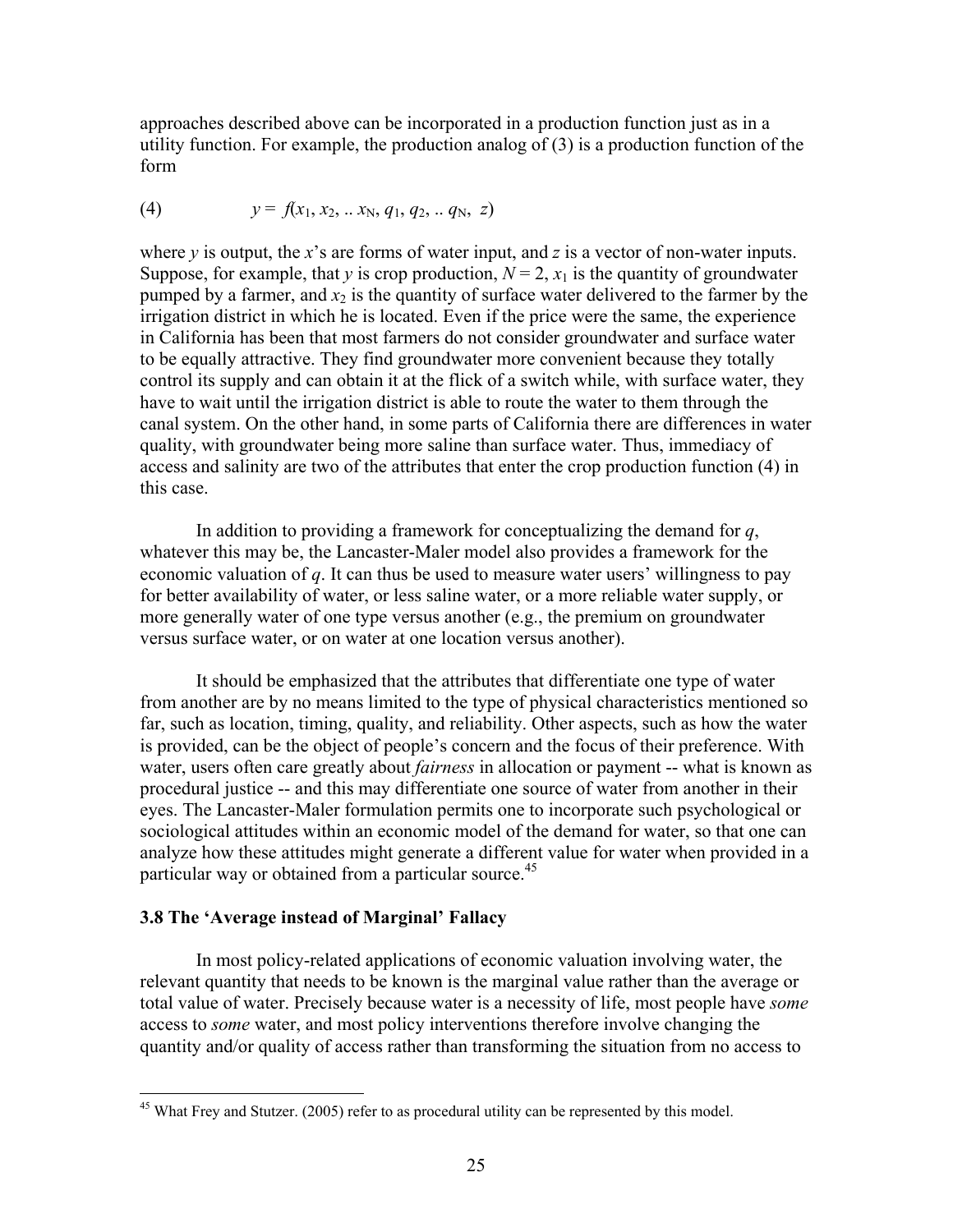some access.<sup>46</sup> The point is that, ceteris paribus, there is likely to be some degree of diminishing marginal utility for consumers, and diminishing returns for producers, which imply that there can be a substantial difference between the marginal value of an increase in water supply and its average value. This needs to be emphasized because researchers have often chosen to use an estimate of the average value of water to measure the benefits of a policy intervention.

An example comes from the recent Spanish National Hydrological Plan (NHP), which proposed a major water transfer from the Ebro River to the Mediterranean coast from Barcelona in the north to Murcia in the South. Of the 1050 cubic hectameters  $(hm^3)$ to be transferred, 560 hm<sup>3</sup> was targeted for delivery to agricultural areas along the coast that have been relying on depleting supplies of groundwater. The correct way to measure the benefit from an increment in water supply for farming in the receiving areas is to estimate the marginal value of water (marginal net profit) in the agricultural uses that would go out of production without the importation of project water. Instead, the economic assessment performed by the Spanish government (NHP 2002) valued the imported water using an estimate of the average value of water in current uses, calculated as the simple ratio of aggregate farming profit in the area divided by aggregate water use. There are two flaws in this approach: (1) It interprets all profit from farming in the area as exclusively a return to water, and (2) it treats the return to water as constant regardless of the amount of water used.

Rather than just being a return to water, the profit from agriculture is likely to be a return to the farmer's investment in land and other fixed assets, and also a return to the farmer's own labor and his family's labor. And, rather than the average value of water being constant in the receiving areas, there are several reasons to believe that the average value declines as more water is supplied, causing the marginal value of water to be less the average value. With varying land quality and the opportunity to grow different crops, farmers in the region are likely to respond to any reduction in water supply by idling their *least productive* land and discontinuing their *least profitable* crops. Furthermore, some users of groundwater also have access to some surface water supply -- in varying ways and to varying degrees, the supplies of water for farmers in the receiving area are interconnected so that, within the area, water is a somewhat fungible commodity. Since the imported water is one among several sources of water for irrigation, the relevant demand function is the farmers' demand for project water, *not* their demand for water overall. Because of the availability of substitutes, the agricultural demand for project water is likely to be more elastic than the demand function for water overall. Therefore, the marginal value of the imported water in the region is likely to be substantially less than the existing average value. $47$ 

<sup>&</sup>lt;sup>46</sup> By this, I am not implying that interventions are unimportant or trivial in their consequences.

<sup>&</sup>lt;sup>47</sup> If one were considering the total elimination of farming across a large portion of the irrigated acreage in the receiving areas, the difference between the average and marginal value could be of little significance, but in this particular case the change involves about 10% of the irrigated farmland and 9% of the water supply in the receiving area. An important piece of evidence suggesting that the NHP was substantially overstating the value of the project water is the fact that the cost of irrigation water in the receiving areas, including the cost of groundwater pumping, is mainly in the range of  $10 - 45$  pts/m<sup>3</sup>, while the NHP valued the imported water at  $125 \text{ pts/m}^3$ .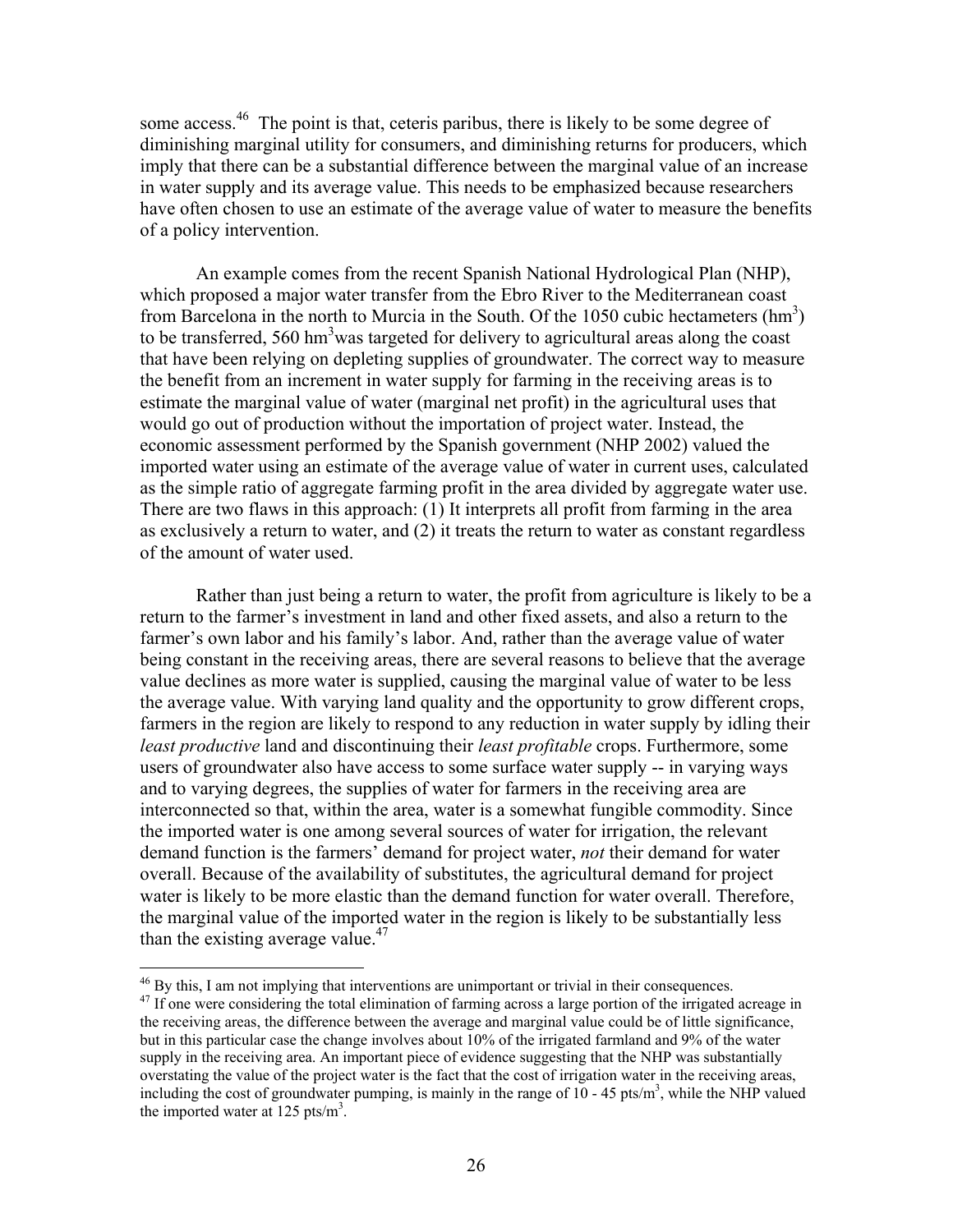The key difference between the two concepts is that the marginal value involves the derivative of a relationship, and to estimate this one needs a (formal or informal) model of how water generates value. The average value, by contrast, can be estimated crudely by dividing two quantities without any understanding of how they are related in reality, and without any assurance that this ratio will remain constant. Consequently, the use of an estimate of average value, and the assumption of its constancy, although common, are almost certainly a mistake.

#### **3.9 The Benefits of Water**

 There are numerous ways in which an increment in water might produce benefits, whether to those who use the water directly or to others. Examples include: the use of water for agricultural or industrial production, its use for hydropower or for navigation, residential use, flood control, water based recreation, or aquatic habitat. A key tool used by economists in formalizing many of these benefits is the concept of a production function. A production function is conceived as a technical, but empirical, causal relationship between the levels of inputs required to produce an output, or an outcome, and the level of output or the outcome that results. One example is the production function for an industrial or agricultural output as a function of water and other inputs to the production process. Another example would be a "health production function" relating inputs (including behavior patterns and levels of resource availability) to the production (attainment) of health status outcomes. A third example would be an "ecological production function" relating inputs and resource endowments to the production (attainment) of ecosystem outcomes.

However, while the notion of a production function is undoubtedly useful at the conceptual level for organizing one's thought about these matters, it may work best empirically at a micro-scale (i.e., at a factory level rather than at the level of an entire regional economy) and it implies a notion of causation that may be oversimplified. In practice, it can often turn out to be surprisingly difficult to empirically identify a production function and pin down the specific increment in benefits associated with an increment in water availability. I will illustrate this with the question of water and economic development.

The notion that water supply contributes to economic growth and development is highly intuitive. After all, it is known that many of the world's major cities owe their origin to their location along coasts or rivers where water-borne transportation was facilitated. But, the relevant question is whether an increment in water availability would generate an increment in economic activity today, and how much. In the US, federal water projects have long been advocated for their claimed contribution to regional economic development. However, the actual empirical evidence is less obvious and more negative. As Howe (1968) noted, in industrial processes, water costs are a relatively small fraction of total production costs even in water-intensive industries, and there are many examples of firms in such industries choosing to locate plants in water deficient areas because of market or non-water input considerations.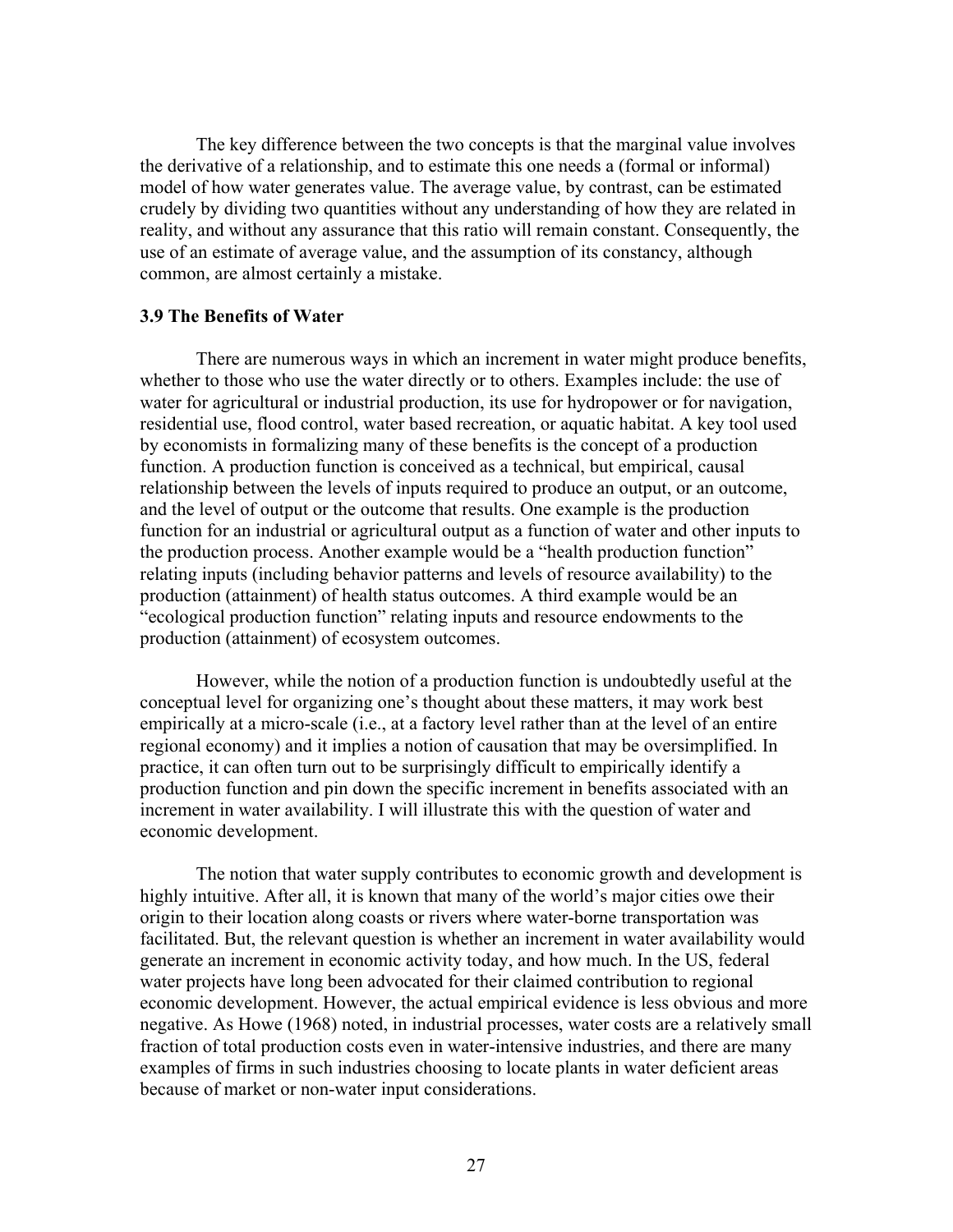In the US in the late 1960s, there was a flurry of efforts to conduct formal, ex post statistical analyses of the impact of water availability on economic development; the findings were generally quite negative.<sup>48</sup> The studies were motivated in part by Bower's (1964) hypothesis that the availability of water at the intake end and/or the *effluent* end is not a major factor in *macro-location* decisions of industry relating to location in major geographical areas or regions, such as river basins, but it can be a major determinant of *micro-location* decisions relating to location within the region or basin. Ben-David (1966) found that employment in the major water-intensive industries was not significantly related to a measure of water availability in a cross-section regression of US states, but there was a significant positive impact at the county level in a regression of counties within Pennsylvania. Howe (1968) extended this analysis to include all the counties in the US, and found the evidence for such an effect to be extremely limited. Cox et al. (1971) examined counties in the northeastern US in which large water projects had been constructed between 1948 and 1958, and found no relationship between project size and economic growth over the period 1950-1960. They found that the location of projects was biased towards urban areas, where there is a greater a priori likelihood of economic growth but, once this is controlled for, it seemed unlikely that water resource projects would provide a stimulus to economic growth for strictly rural counties in the northeastern US. By contrast, Garrison and Paulson (1972) examined counties in the Tennessee Valley region and found a significant micro-location relation between wateroriented manufacturing employment and a measure of water availability. At the macrolocation level, Carson et al. (nd) sampled counties in geographic sub-regions from all parts of the country, both rural and urban, and found no significant relationship between federal water resource projects and population growth. Cicchetti et al (1973) extended this study using economic sub-regions as the unit of analysis and found that variables representing federal investment in irrigation facilities had no significant impact on regional income and growth, and only a small and not convincingly significant impact on the value of farm output. There was some relationship between economic growth and federal investments in flood control, hydropower and recreation, but the coefficients were often unstable.<sup>49</sup> A similar study by Fullerton et al. of counties in seven western states found no relationship between water investment and economic growth.

It seems clear that investment in water supply does not automatically guarantee economic growth. But, what conclusion can be drawn? Does this mean that there is never an economic case for investing in water supply?

Part of the dilemma arises from the inadequate concept of causation that is being utilized. In the philosophical literature on causation, there is a distinction between necessity and sufficiency: X could be a necessary but not sufficient condition for Y to

<sup>48</sup> The focus of these studies was long-run employment and economic growth *after* the completion of project construction: it was recognized that there would be a short-term increase in employment during the period of construction.

<sup>&</sup>lt;sup>49</sup> Some of these results and those of Cox et al. (1971) raise the question of the *direction* of causation: do federal investments in flood control, say, cause economic growth, or do growing areas use their political clout to attract federal water investments? Walker and Williams (1982) suggest that the latter is the causal connection.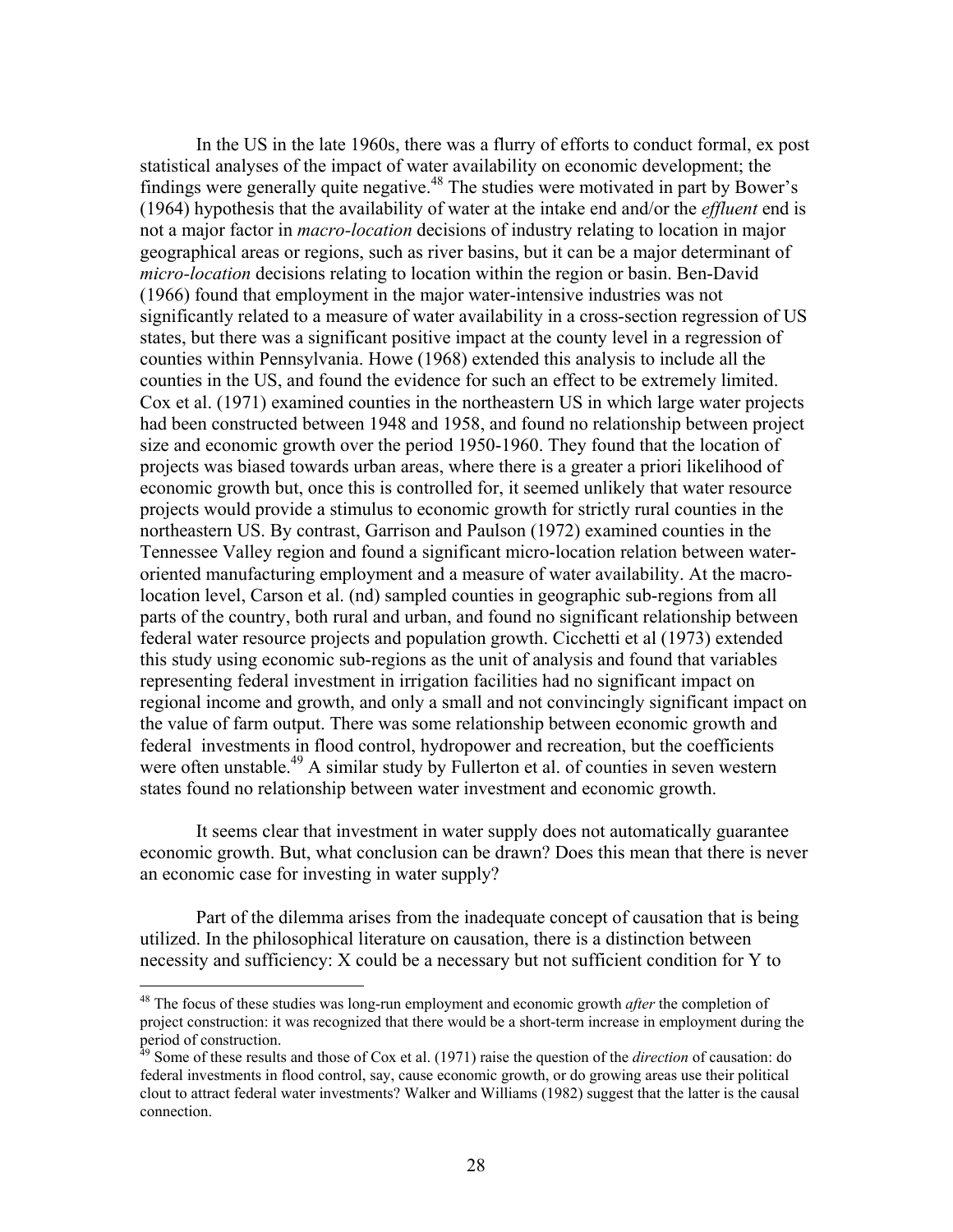occur, or it could be a sufficient but not a necessary condition. However, this distinction is generally ignored in both theoretical and empirical analyses of the relationship between water and growth. The production function as conventionally formulated in economics, along the lines of  $Y = f(X,Z, ...)$ , imply that X, Z and the other factors on the right-hand side of the equation are each *sufficient* conditions for producing Y: changing any individual element of X or Z is sufficient to induce a change in the value of Y. Similarly, the conventional forms of regression equation used in the statistical analyses imply that the regressors are each sufficient conditions for a change in the dependent variable. However, the true relationship may be different, and perhaps more complicated.

For one thing, it is not implausible to suggest that having an adequate supply of water could be a *necessary but not sufficient* condition for economic growth. While water does not automatically generate growth, it may be the case that areas which persist in lacking an adequate water supply (regardless of whether or not they started out with adequate water) will not flourish economically. For example, one can expect that people will eventually leave those areas and migrate to other areas that do have an adequate water supply. Thus, lack of water could be a sufficient condition for economic decline or, to put it another way, water may be a necessary but not sufficient for economic growth. But, this is not a relationship that is captured in the existing formulations of production functions and regression equations.<sup>50</sup>

Alternatively, the relationship could be even more complicated. It may be that there are multiple possible causal pathways, such that while there is some causal linkage between water and growth, the linkage is sufficiently imprecise and variable that water is neither a necessary nor a sufficient condition for growth. In effect, there is sometimes a causal linkage, but not always. If this is so, it would require a new formalism to express this type of relationship. One candidate is the discrete mixture approach, which allows for multiple possible functional relationships determining Y, with a mechanism that is at least partly stochastic determining the specific relationship that applies at any particular instance. Within this framework, one of the possible relationships can involve Z as a causal determinant of Y (e.g., as a sufficient condition), while in others Z is not a determinant of Y. I believe that this type of approach might be fruitful for both conceptual modeling and empirical estimation of the consequences triggered by improved access to water at both the household level and also the broader regional level.

$$
Y = \frac{f_1(Z, X_1, \beta_1) + \epsilon_1 \text{ if } Z \leq 0}{F_2(z, X_2, \beta_2) + \epsilon_2 \text{ if } Z > 0}
$$

 $50$  One way to operationalize the concept of necessity through what is known as a switching regression. The general structure of a switching regression, framed around a variable Z, is:

Here Y is the dependent variable,  $f_i()$  represents a possibly non-linear functional relation,  $X_1$  and  $X_2$  are vectors of explanatory variables (which may or may not be different), and  $\beta_1$  and  $\beta_2$  are the corresponding coefficient vectors which are to be estimated. In the present context, Z measures the level of water supply and to represent it as essential one would set  $f_1(Z, X_1; \beta_1) + \varepsilon_1 \equiv 0$  when  $Z \le 0$ .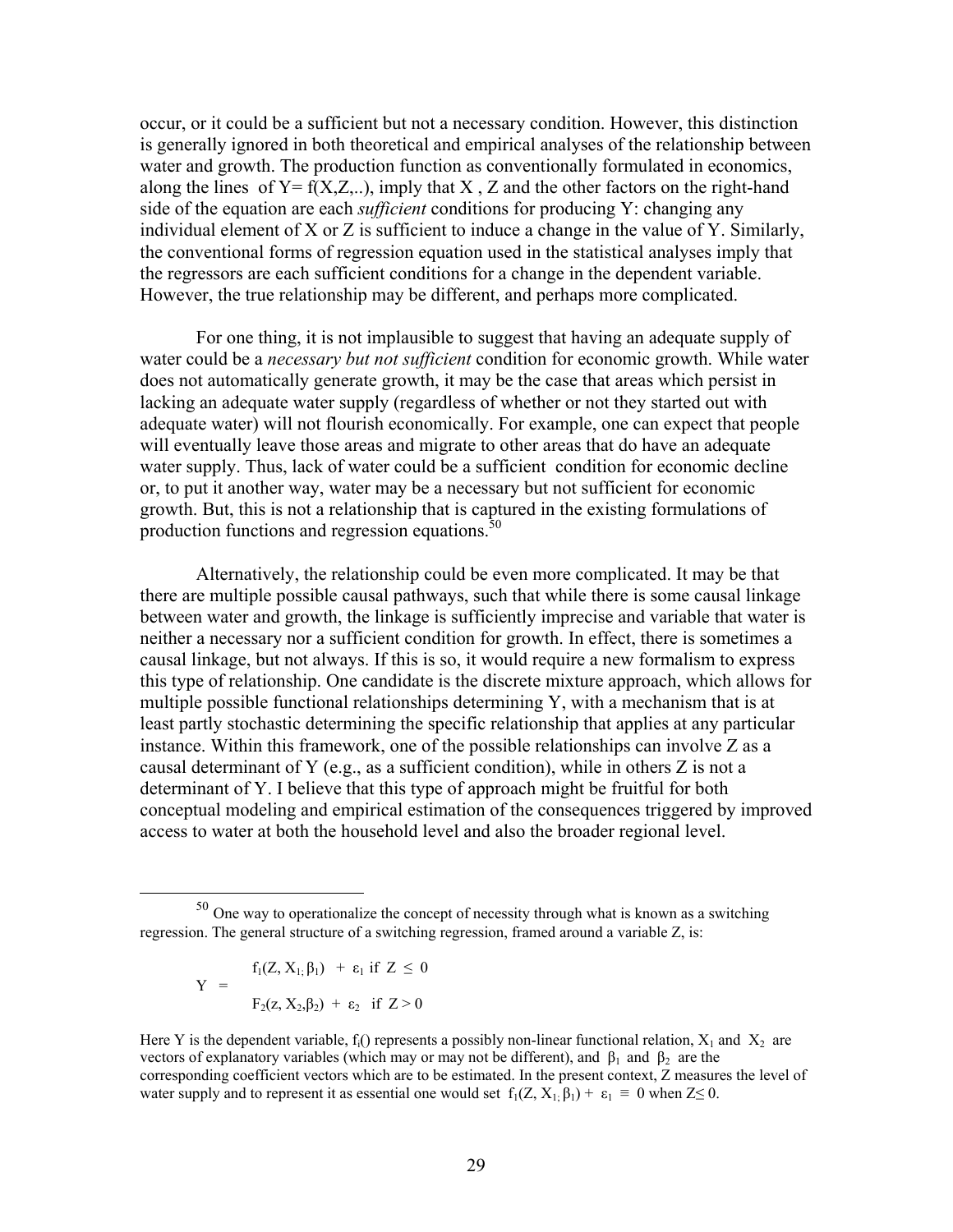#### **4. The Problem of Water**

 It is commonly said that the problem of water is not one of physical shortage but, rather, one of governance. This is partly but not entirely correct. To be sure, the physical lack of surface of ground water is not an issue in many areas, in that there is an abundance of raw water. The problem is one of matching demand with supply, of ensuring that there is water at the right location, and the right time of year, and at a cost that people can afford and are willing to pay for. The difficulty in accomplishing this is partly institutional and certainly includes issues of governance. However, the problems of governance have to some extent an economic explanation, because the capital intensity and longevity of water and the significant economies of scale create a need for collective action in the provision and financing of water supply, and the looming presence of fixed costs make cost allocation among individual beneficiaries highly problematic. In short, while there clearly are some distinctive emotive and symbolic features of water that make the demand for water different from most other commodities, there are also some distinctive physical and economic features that make the supply of water different and more complex than that of other goods.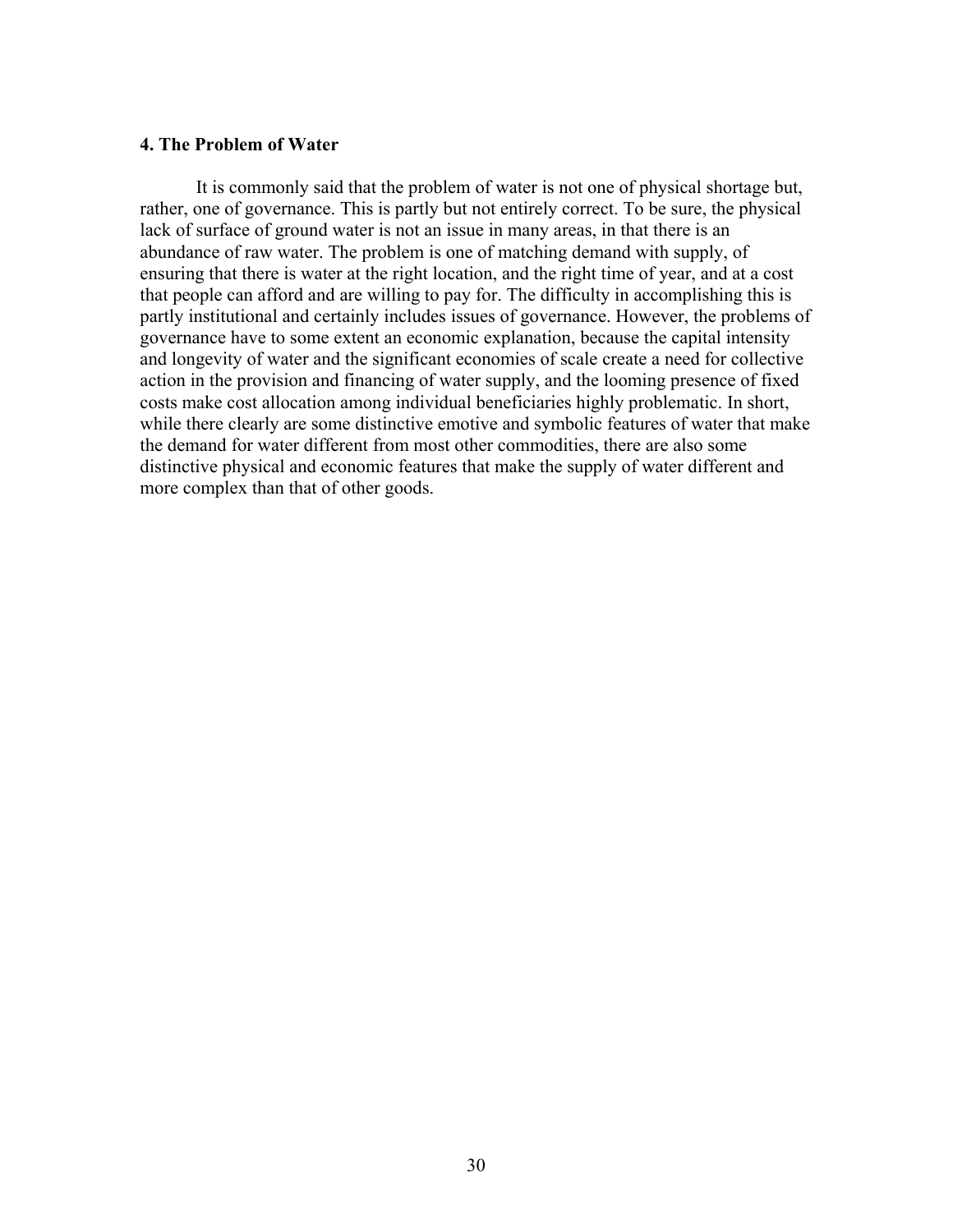### **REFERENCES**

Letty Donaldson Anderson, *The Diffusion of Technology in the Nineteenth Century American City: Municipal Water Supply Investments*. Ph.D Dissertation, Northwestern University, 1980.

Mark Armstrong, Simon Cowan and John Vickers, *Economic Analysis and British Experience*, MIT Press, 1994.

Maude Barlow and Tony Clarke, *Blue Gold: The Fight to Stop Corporate Theft of the World's Water*. The New Press, 2002.

Duane D. Baumann and John J. Boland, "The Case for Managing Urban Water," in Duane D. Bauman, John J. Boland and W. Michael Hanemann (eds) *Urban Water Demand Management and Planning*, McGraw Hill, 1998, pp 1-30.

Nelson M. Blake, *Water for the Cities*, Syracuse University Press, 1956.

Blair T. Bower, "The Location Decision of Industry and its Relationship to Water" paper presented at the Conference of the Committee on the Economics of Water Resources Development, San Francisco, December 1964.

Marian Bowley, *Studies in the History of Economic Theory before 1870*, Macmillan 1973.

Carson (n.d.)

Cicchetti (1973)

S. V. Ciriacy-Wantrup, "Capital Returns from Soil-Conservation Practices," *Journal of Farm Economics*, 29 (1947), pp. 1181-1196.

Marion Clawson, *Methods of Measuring the Demand for and Value of Outdoor Recreation*. Reprint No. 10, Resources for the Future, Inc., Washington, 1959.

P. Thomas Cox, W. Wilfred Grover, and Bernard Siskin, "Effect of Water Resource Investment on Economic Growth," *Water Resources Research*, February 1971, 32-38.

Robert K. Davis "Recreation Planning as an Economic Problem" *Natural Resources Journa*l Vol. 3 No. 2 (1963), pp. 239-249

Jules Dupuit, "De la Mesure de l'Utilite des Travaux Publiques." *Annales des Ponts et Chaussees*, 2nd Series, 8 (1844). Reprinted in translation as "On the Measurement of the Utility of Public Works' in *International Economic Papers*, 2 (1952) pp. 83-110.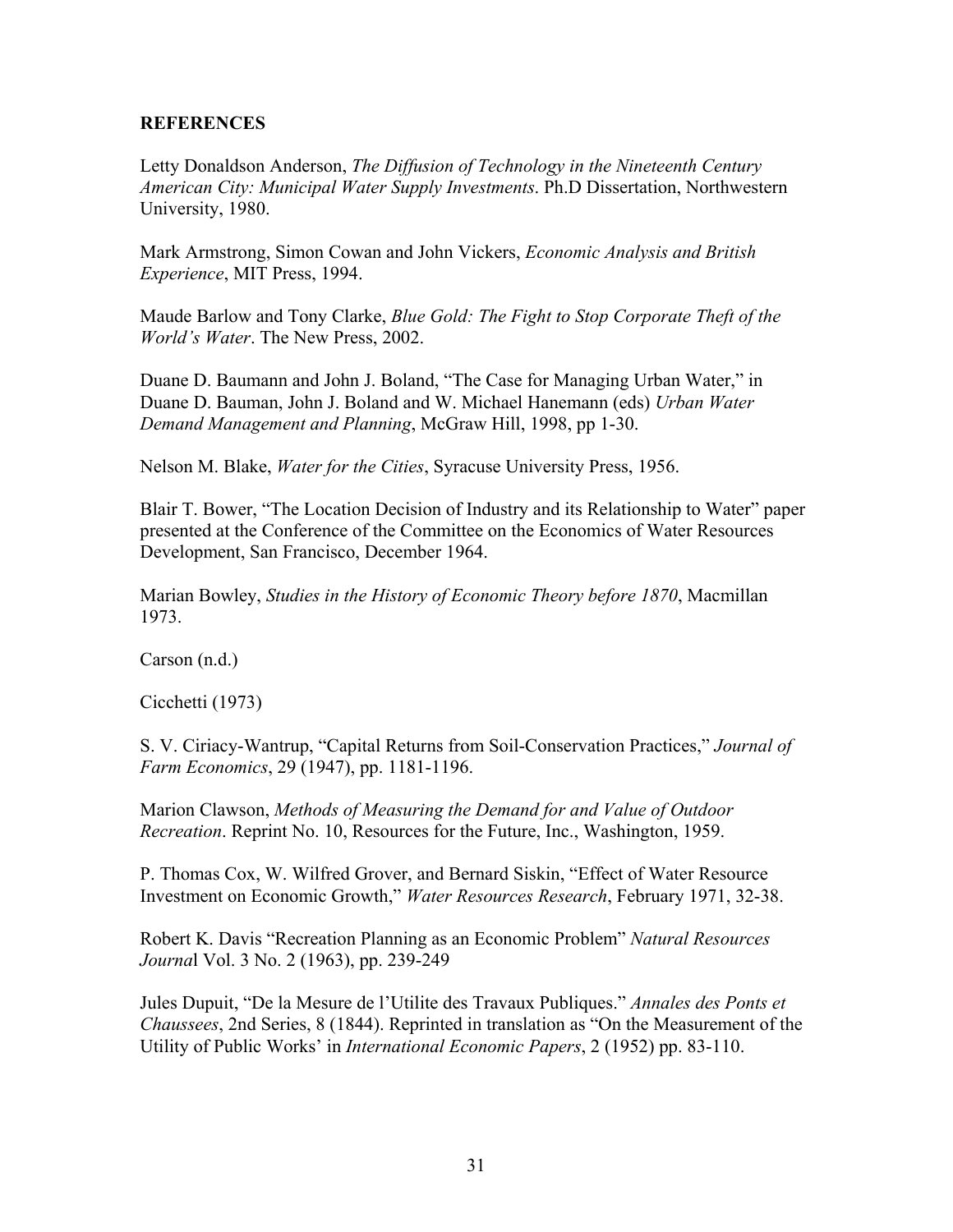Bruno S. Frey and Alois Stutzer, "Beyond Outcomes: Measuring Procedural Utility," *Oxford Economic Papers* 57(1) January 2005, 90-111.

Fullerton et al.

Charles B. Garrison and Albert S. Paulson, "Effect of Water Availability on Manufacturing Employment in the Tennessee Valley region" *Water Resources Research*, April 1972, 301-1972.

General Accounting Office, *Bureau of Reclamation – Information on Allocation and Repayment of Costs of Constructing Water Projects*. (GAO/RCED-96-109) 1996.

Peter H. Gleick, "The Human Right to Water" *Water Policy* 1(5) (1999) pp 487–503.

Robert Glennon, The Price of Water" *Journal of Land, Resources & Environmental Law*, Vol. 24, No. 2 (2004) pp 337-342.

Barry Gordon, *Economic Analysis Before Adam Smith*, Macmillan Press 1975.

Charles Griffin et al., "Contingent Valuation and Actual behavior: Predicting Connections to New Water Systems in the State of Kerala, India," *The World Bank Economic Review*, Vol. 9, (1995), pp 373-395.

R. J. Hammond, *Benefit-Cost Analysis and Water Pollution Control*. Food Research Institute, Stanford University Press, 1960.

W. Michael Hanemann, "Willingness to Pay and Willingness to Accept: How Much Can They Differ?" *American Economic Review*, Vol. 81, Number 3 (1991), pp. 635-647

A. Henderson, "Consumer's Surplus and the Compensating Variation" *Review of Economic Studies*, Vol.8 1941, pp. 117-121.

J. R. Hicks, *Value and Capital*. Oxford University Press. 1939

J.R. Hicks, "The Rehabilitation of Consumer's Surplus," *Review of Economic Studies*, Vol 8, 1941, pp 108-116.

J. R. Hicks, "Consumer's Surplus and Index Numbers," *Review of Economic Studies*, vol. 9 (1942), 126-137.

J.R. Hicks, "The Four Consumer's Surpluses," *Review of Economic Studies*, vol. 11 (1943), 131-41.

J. R. Hicks, "The Generalized Consumer's Surpluses," *Review of Economic Studies*, vol. 15 (1946), 27-33.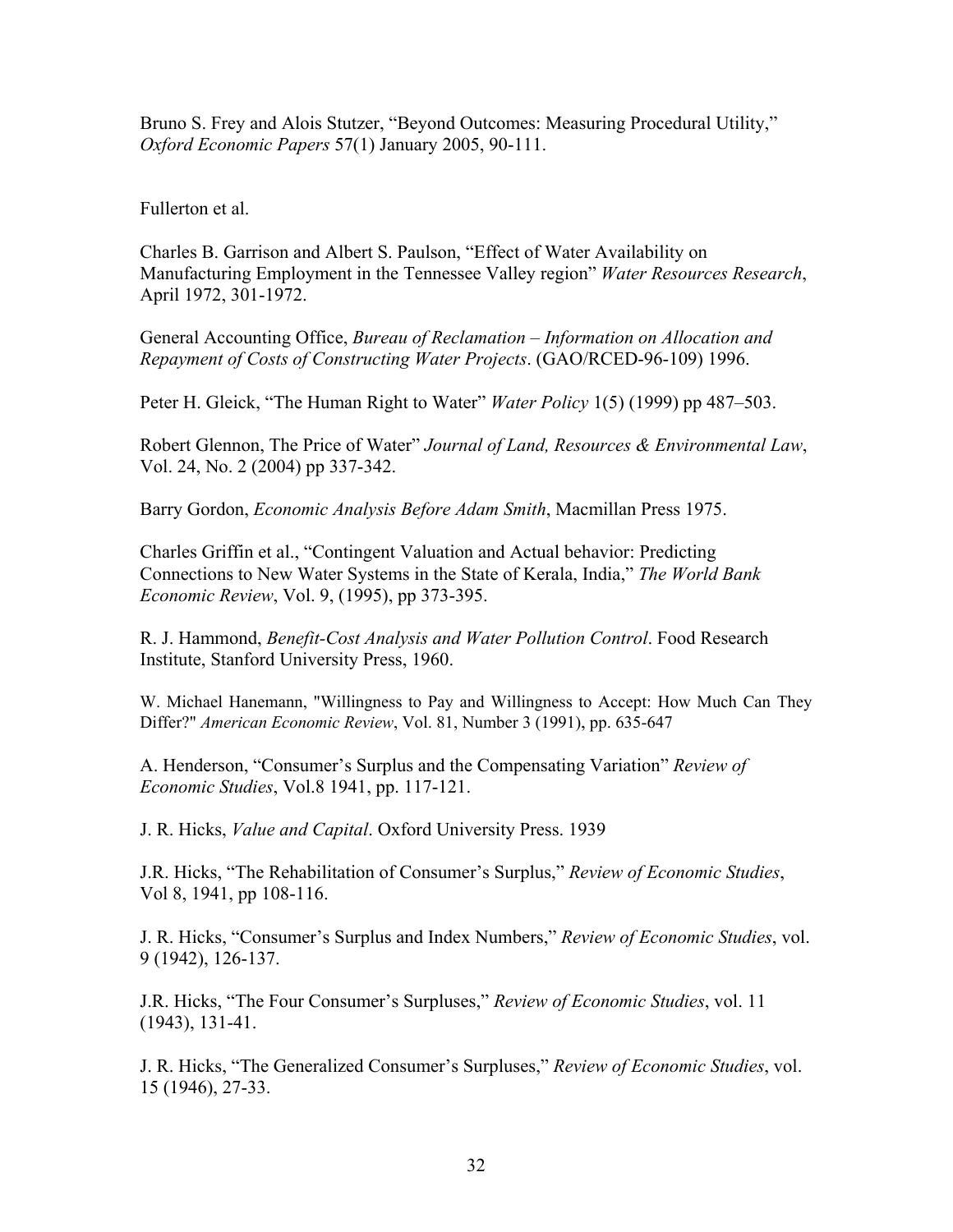Charles W. Howe, "Water resources and Regional Economic Growth in the United States, 1950-1960" *Southern Economic Journal*, Vol. 34, No. 4, April 1968, 477-489. L. Hurwicz and H. Uzawa, "On the Integrability of Demand Functions." In J. S. Chipman, L. Hurwicz, M. K. Richter, and H. F. Sonnenschein (eds) *Preferences, Utility and Demand*, Harcourt Brace Jovanovich, New York, 1971 pp 114-148.

Kristin Komives, Dale Whittington and Xun Wu, "Infrastructure Coverage and the Poor: A Global Perspective" in Penelope J. Brook and Timothy C. Irwin (eds) *Infrastructure for Poor People: Public Policy for Private Provision*. The World Bank 2003. pp 77-123.

John V. Krutilla. "Conservation Reconsidered" *American Economic Review*, vol 57 (1967) pp 787-796.

Douglas E. Kuppel, *Fuel for Growth: Water and Arizona's Urban Environment*, University of Arizona Press, 2003.

K. Lancaster, "A New Approach to Consumer Theory," *Journal of Political Economy*, Vol. 74, (1966), pp. 132-157.

M. Lockwood, "Non-compensatory Preference Structures in Non-market Valuation of Natural Area Policy." *Australian Journal of Agricultural Economics* 40 (2) 1996, pp. 85- 101.

Karl-Goran Maler *Environmental Economics: A Theoretical Enquiry*. Johns Hopkins University Press for Resources for the Future, 1974.

K-G Maler, "A Method of Estimating Social Benefits from Pollution Control" *Swedish Journal of Economics*, Vol. 73, 1971, pp. 121-133.

Alfred Marshall, *The Pure Theory of (Domestic) Values*. London: London School of Economics 1879.

Alfred Marshall, *Principles of Economics*, London: Macmillan. Ist edition 1890.

Ministerio de Medio Ambiente, 2002. *Strategic Assessment of the National Hydrological Plan: Summary Document*. January.

Ministerio de Medio Ambiente. 2000. *Plan Hidrologico Nacional: Analisis Economicos.* Madrid, September.

Jurg Niehans, *A History of Economic Theory: Classic Contributions, 1720-1980* Johns Hopkins University Press, 1990.

Sandra Postel and Amy Vickers, "Boosting Water Productivity" in Worldwatch Institute, *State of the World 2004*, W. W. Norton 2004.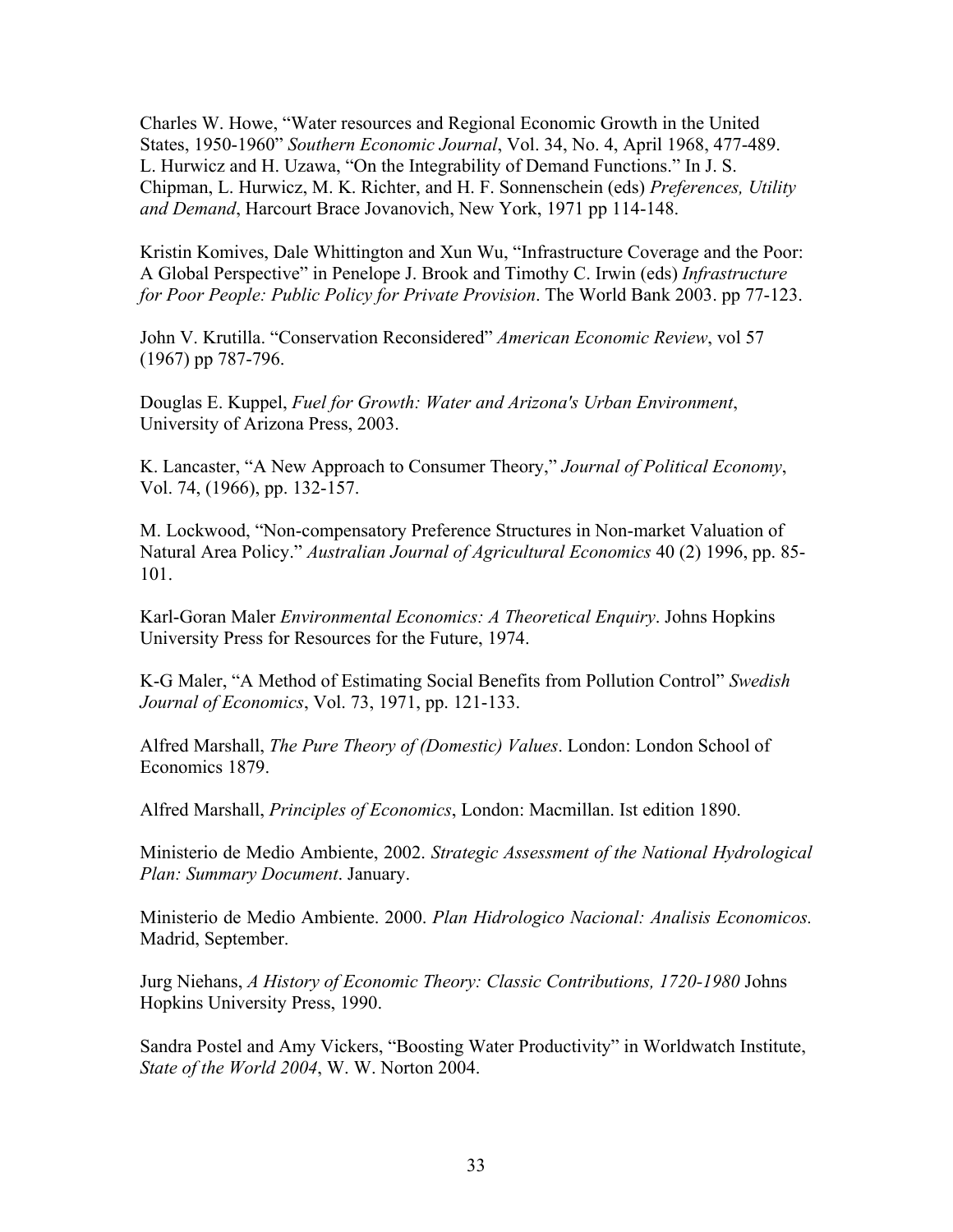Karl H. Pribram, *A History of Economic Reasoning*, Johns Hopkins University Press, 1983.

Ronald G. Ridker, *Economic Costs of Air Pollution*, Praeger, 1967.

Paul A. Samuelson, "The Pure Theory of Public Expenditure," *Review of Economics and Statistics* Vol. 36, No. 4 (Nov. 1954) 387-389.

Joseph A. Schumpeter, *History of Economic Analysis* Oxford University Press, 1954.

Vandana Shiva, *Water Wars: Privatization, Pollution, and Profit*, South End Press, 2002.

Pablo T. Spiller and William D. Savedoff, "Government Opportunism and the Provision of Water," in Pablo T. Spiller and William D. Savedoff (eds.) *Spilled Water: Institutional Water: Institutional Commitment in the Provision of Water Services*, Washington: Inter-American Development Bank, 1999.

Joel A. Tarr, "The Separate vs Combined Sewer Problem: A Case Study in Urban Technology Design Choice," *Journal of Urban History*, 5 (May 1979)

A. H. Trice and S. E. Wood, "Measurement of Recreation Benefits" *Land Economics*, XXXIV (August 1958)

UNESCO (2000) *World Day for Water 2000* at http//ww*w.*unesco.org/science/waterday2000/Variability.htm

Richard A. Walker and Matthew J. Williams, "Water from Power: Water Supply and Regional growth in the Santa Clara Valley," *Economic Geography*, April 1982, 95-119.

Frank A. Ward and Ari Michelsen, "The Economic Value of Water in Agriculture: Concepts and Policy Applications," *Water Policy*, 4 (2002), p. 423-446.

Thomas C. Wegge, W. Michael Hanemann, and John Loomis. "Comparing Benefits and Costs of Water Resource Allocation Policies for California's Mono Basin." Economic Institutions and Increasing Water Scarcity." In *Advances in the Economics of Environmental Resources: Marginal Cost Rate Design and Wholesale Water Markets*, edited by Darwin C. Hall, Greenwich, CT: JAI Press, Vol. 1., 1996, pp. 11-30

Karl A. Wittfogel, *Oriental Despotism: A Comparative Study of Total Power* Random House, 1957.

Burton A. Weisbrod, "Collective Consumption Services of Individual-Consumption Goods" *Quarterly Journal of Economics*, Vol. 78, No. 3 (1964) pp. 471-477.

R. D. Willig, "Consumer's Surplus without Apology" *American Economic Review* 66 (1976) 589-597.